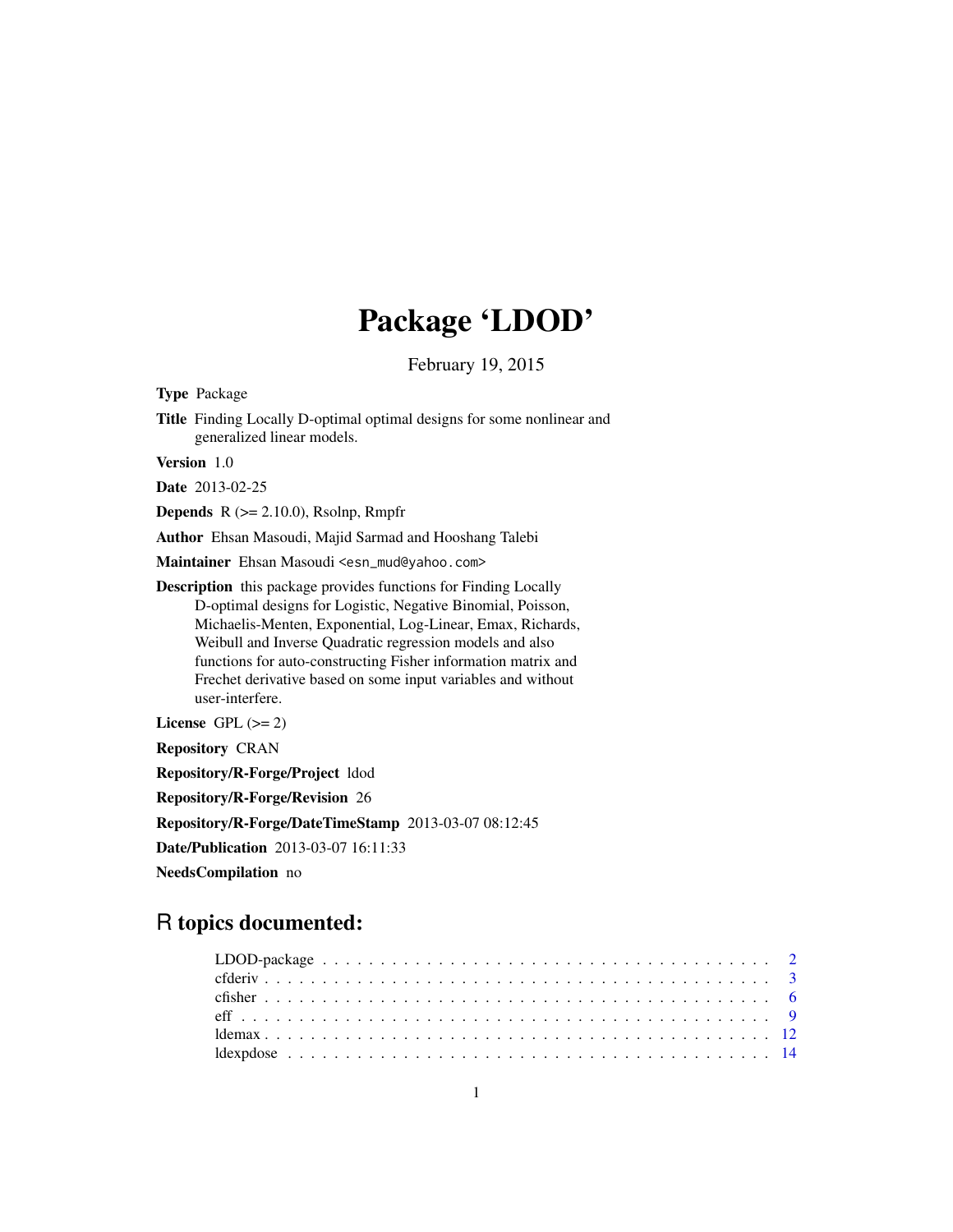# <span id="page-1-0"></span>2 LDOD-package

| Index |  |  |  |  |  |  |  |  |  |  |  |  |  |  |  |  |  |  | 33 |
|-------|--|--|--|--|--|--|--|--|--|--|--|--|--|--|--|--|--|--|----|

| LDOD-package | Finding Locally D-optimal optimal designs for some nonlinear and |
|--------------|------------------------------------------------------------------|
|              | generalized linear models.                                       |

#### Description

This package provides functions for Finding Locally D-optimal designs for Logistic, Negative Binomial, Poisson, Michaelis-Menten, Exponential, Log-Linear, Emax, Richards, Weibull and Inverse Quadratic regression models and also functions for auto-constructing Fisher information matrix and Frechet derivative based on some input variables and without user-interfere.

#### Details

| Package: | LDOD       |
|----------|------------|
| Type:    | Package    |
| Version: | 1.0        |
| Date:    | 2013-02-24 |
| License: | $GPL (=2)$ |

# Author(s)

Ehsan Masoudi, Majid Sarmad and Hooshang Talebi

Maintainer: Ehsan Masoudi <esn\_mud@yahoo.com>

# References

Masoudi, E., Sarmad, M. and Talebi, H. 2012, An Almost General Code in R to Find Optimal Design, In Proceedings of the 1st ISM International Statistical Conference 2012, 292-297.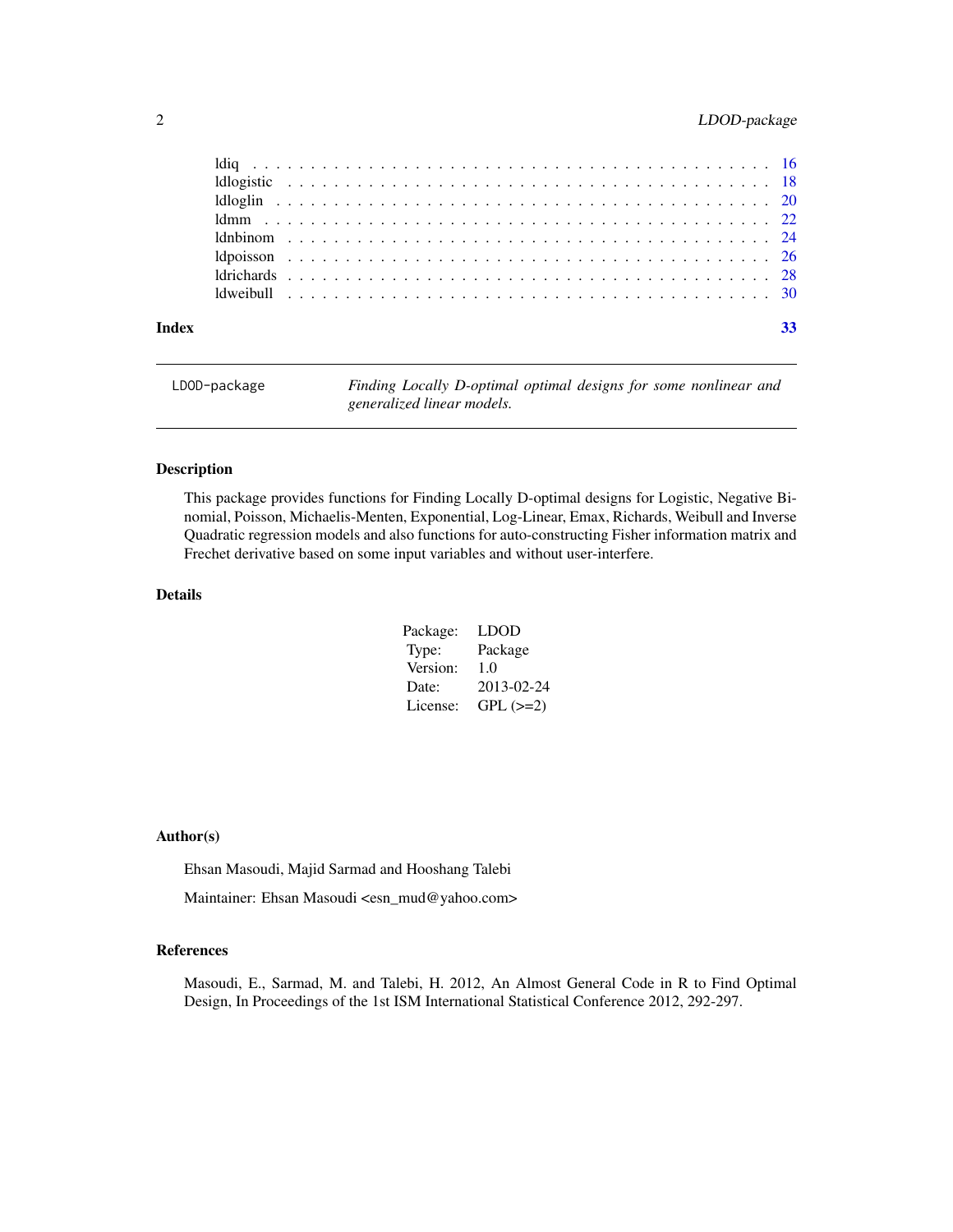<span id="page-2-1"></span><span id="page-2-0"></span>cfderiv *Auto-constructing Frechet derivative of D-criterion based on general equivalence theorem*

#### Description

Auto-constructs Frechet derivative of D-criterion at  $M(\xi, \beta)$  and in direction  $M(\xi_x, \beta)$  where M is Fisher information matrix,  $\beta$  is vector of parameters,  $\xi$  is the interested design and  $\xi_x$  is a unique design which has only a point  $x$ . The constructed Frechet derivative is an R function with argument x.

# Usage

cfderiv(ymean, yvar, param, points, weights)

#### Arguments

| ymean   | a character string, formula of $E(y)$ with specific satidard: characters b1, b2,<br>b3,  symbolize model parameters and $x1$ , $x2$ , $x3$ ,  symbolize explanatory<br>variables. See 'Examples'. |
|---------|---------------------------------------------------------------------------------------------------------------------------------------------------------------------------------------------------|
| yvar    | a character string, formula of $Var(y)$ with specific standard as ymean. See<br>'Details' and 'Examples'.                                                                                         |
| param   | a vector of values of parameters which must correspond to b1, b2, b3,  in<br>ymean.                                                                                                               |
| points  | a vector of points which belong to design $\xi$ . See 'Details'.                                                                                                                                  |
| weights | a vector of $\xi$ points weights. The sum of weights should be 1; otherwise they<br>will be normalized.                                                                                           |

# Details

If response variables have the same constant variance, for example  $\sigma^2$ , then yvar must be 1.

Consider design  $\xi$  with n m-dimensional points. Then, the vector of  $\xi$  points is

$$
(x_1,x_2,\ldots,x_i,\ldots,x_n),
$$

where  $x_i = (x_{i1}, x_{i2}, \dots, x_{im})$ . Hence the length of vector points is mn.

#### Value

fderiv a function in which its argument is a vector  $x$ , an  $m$ -dimentional design point, and its output is the value of Frechet derivative at  $M(\xi, \beta)$  and in direction  $M(\xi_x,\beta).$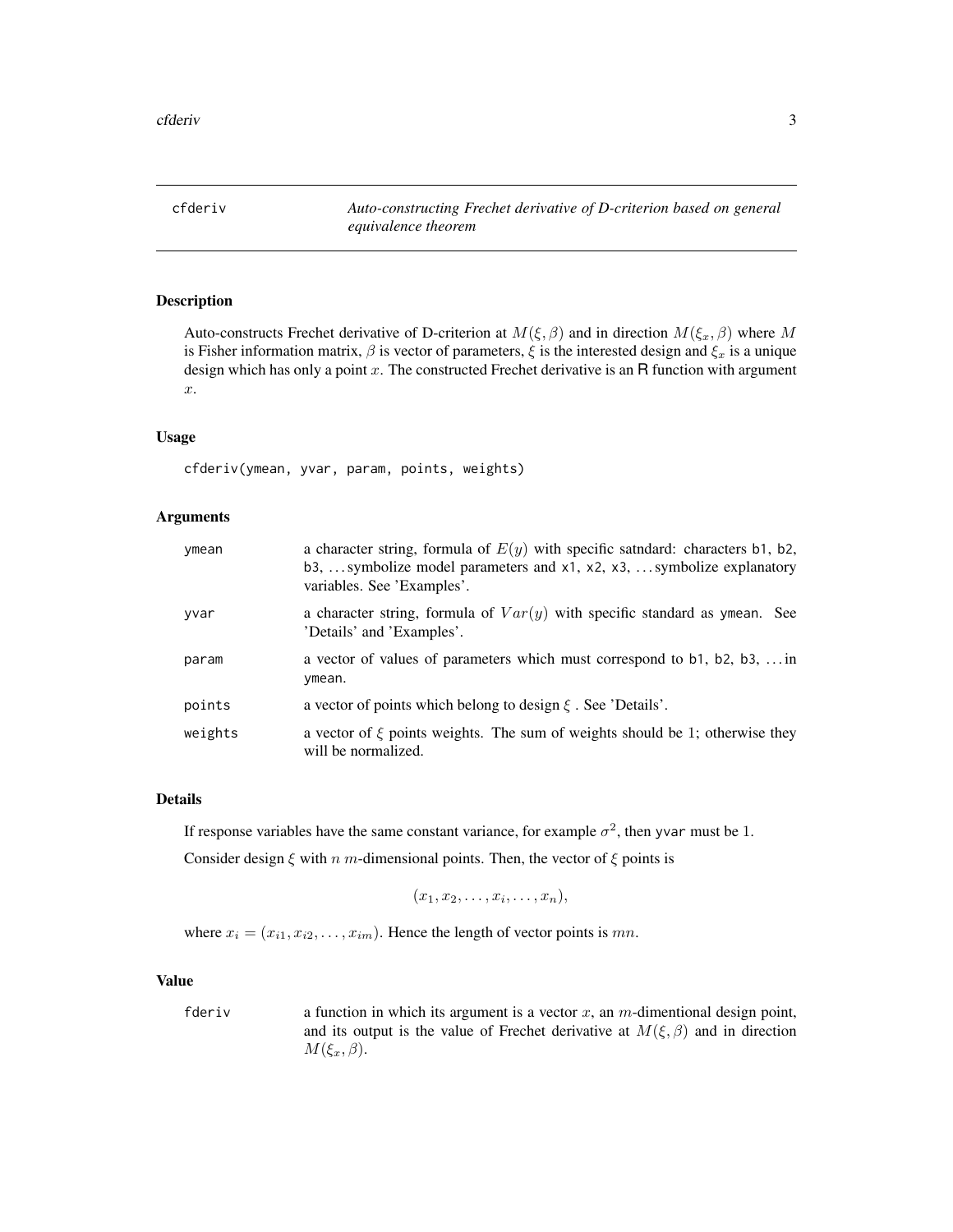A design  $\xi$  is D-optimal if and only if Frechet derivative at  $M(\xi, \beta)$  and in direction  $M(\xi_x, \beta)$  is greater than or equal to 0 on the design space. The equality must be achieved just at  $\xi$  points. Here,  $x$  is an arbitrary point on design space.

This function is applicable for models that can be written as  $E(Y_i) = f(x_i, \beta)$  where  $y_i$  is the *ith* response variable,  $x_i$  is the observation vector of the *ith* explanatory variables,  $\beta$  is the vector of parameters and f is a continuous and differentiable function with respect to  $\beta$ . In addition, response variables must be independent with distributions that belong to the Natural exponential family. Logistic,Poisson, Negative Binomial, Exponential, Richards, Weibull, Log-linear, Inverse Quadratic and Michaelis-Menten are examples of these models.

#### Author(s)

Ehsan Masoudi, Majid Sarmad and Hooshang Talebi

#### References

Masoudi, E., Sarmad, M. and Talebi, H. 2012, An Almost General Code in R to Find Optimal Design, In Proceedings of the 1st ISM International Statistical Conference 2012, 292-297.

Kiefer, J. C. 1974, General equivalence theory for optimum designs (approximate theory), Ann. Statist., 2, 849-879.7.

#### Examples

```
## Logistic dose response model:
ymean <- "(1/(\exp(-b2 \times (x1 - b1)) + 1))^nyvar <- "(1/(exp(-b2 * (x1 - b1)) + 1))*(1 - (1/(exp(-b2 * (x1 - b1)) + 1)))"
func <- cfderiv(ymean, yvar, param = c(.9, .8), points = c(-1.029256, 2.829256),
weights = c(.5, .5))
## plot func on the design interval to verify the optimality of the given design
x \le - seq(-5, 5, by = .1)
plot(x, -func(x), type = "l")## Inverse Quadratic model
ymean <- "x1/(b1 + b2 * x1 + b3 * (x1)^2)"
yvar <- "1"
func <- cfderiv(ymean, yvar, param = c(17, 15, 9), points = c(0.33, 1.37, 5.62),
weights = rep(.33, 3))## plot func on the design interval to verify the optimality of the given design
x \leq -\text{seq}(0, 15, \text{ by } = .1)plot(x, -func(x), type = "1")
```

```
#####################################################################
## In the following, ymean and yvar for some famous models are given:
```

```
## Inverse Quadratic model (another form):
ymean <- "(b1 * x1)/(b2 + x1 + b3 * (x1)^2)"
yvar \leq "1"
```
## Logistic dose response model:

#### **Note**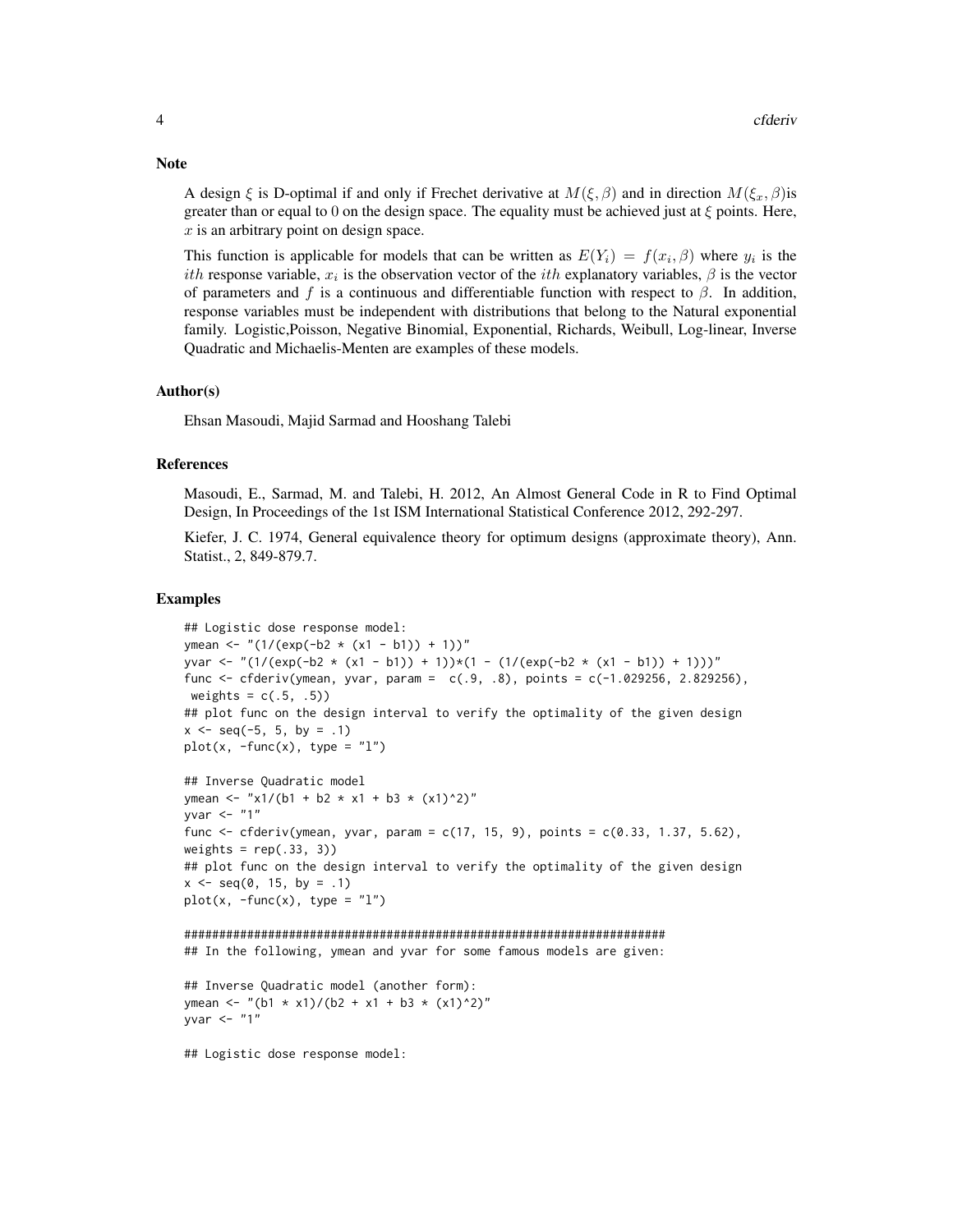#### cfderiv 5

```
ymean <- "(1/(\exp(-b2 \times (x1 - b1)) + 1))^nyvar <- "(1/(exp(-b2 * (x1 - b1)) + 1)) * (1 - (1/(exp(-b2 * (x1 - b1)) + 1)))"
## Logistic model:
ymean <- "1/(exp(-b1 - b2 * x1) + 1)"
yvar <- "(1/(exp(-b1 - b2 * x1) + 1)) * (1 - (1/(exp(-b1 - b2 * x1) + 1)))"
## Poisson model:
ymean \le- yvar \le- "exp(b1 + b2 \star x1)"
## Poisson dose response model:
ymean \le yvar \le "b1 \star exp(-b2 \star x1)"
## Weibull model:
ymean <- "b1 - b2 * exp(-b3 * x1^b4)"
yvar \leq - "1"
## Richards model:
ymean <- "b1/(1 + b2 * exp(-b3 * x1))^b4"
yvar \leq - "1"
## Michaelis-Menten model:
ymean <- "(b1 * x1)/(1 + b2 * x1)"
yvar \leq - "1"
#
ymean <- "(b1 * x1)/(b2 + x1)"
yvar \leq "1"
#
ymean <- "x1/(b1 + b2 * x1)"
yvar \leq "1"
## log-linear model:
ymean <- "b1 + b2 * \log(x1 + b3)"
yvar \leq "1"
## Exponential model:
ymean <- "b1 + b2 * exp(x1/b3)"
yvar <- "1"
## Emax model:
ymean <- "b1 + (b2 \times x1)/(x1 + b3)"
yvar <- "1"
## Negative binomial model Y ~ NB(E(Y), theta) where E(Y) = b1*exp(-b2*x1):
theta = 5ymean \leq "b1 \star exp(-b2 \star x1)"
yvar <- paste ("b1 * exp(-b2 * x1) * (1 + (1/", theta, ") * b1 * exp(-b2 * x1))", sep = "")
## Linear regression model:
ymean <- "b1 + b2 * x1 + b3 * x2 + b4 * x1 * x2"
yvar = "1"
```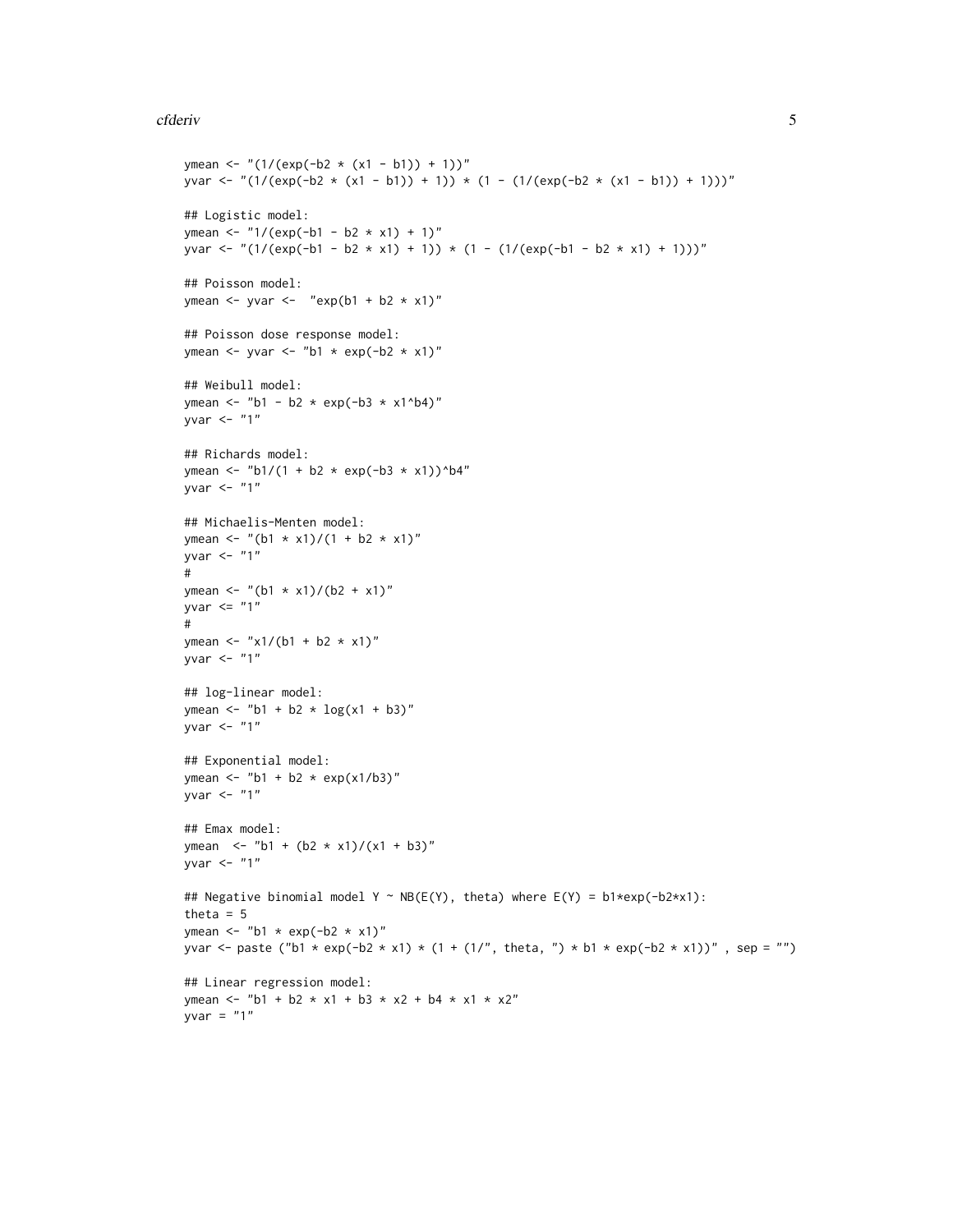<span id="page-5-1"></span><span id="page-5-0"></span>

#### Description

Auto-constructs Fisher information matrix for nonlinear and generalized linear models as two R functions.

# Usage

cfisher(ymean, yvar, ndpoints, prec = 53)

# Arguments

| ymean    | a character string, formula of $E(y)$ with specific saturdard: characters b1, b2,<br>b3,  symbolize model parameters and $x1$ , $x2$ , $x3$ ,  symbolize explanatory<br>variables. See 'Examples'. |
|----------|----------------------------------------------------------------------------------------------------------------------------------------------------------------------------------------------------|
| yvar     | a character string, formula of $Var(y)$ with specific standard as ymean. See<br>'Details' and 'Examples'.                                                                                          |
| ndpoints | number of design points.                                                                                                                                                                           |
| prec     | (optional) a number, the maximal precision to be used for D-efficiency calcula-<br>tion, in bite. Must be at least 2 (default 53).                                                                 |

# Details

If response variables have the same constant variance, for example  $\sigma^2$ , then yvar must be 1.

#### Value

a list containing two closures:

| fim      | a function in which its arguments are vector of design points $(x)$ , vector of cor-<br>responding weights (w) and vector of parameters ( $\beta$ ) and its output is Fisher<br>information matrix.                       |
|----------|---------------------------------------------------------------------------------------------------------------------------------------------------------------------------------------------------------------------------|
| fim.mpfr | a function in which its arguments are vector of design points $(x)$ , vector of cor-<br>responding weights (w) and vector of parameters ( $\beta$ ) and its output is Fisher<br>information matrix of class 'mpfrMatrix'. |

For more details, see 'Note'.

# Note

This function is applicable for models that can be written as  $E(Y_i) = f(x_i, \beta)$  where  $y_i$  is the ith response variable,  $x_i$  is the observation vector of the *ith* explanatory variables,  $\beta$  is the vector of parameters and f is a continuous and differentiable function with respect to  $\beta$ . In addition, response variables must be independent with distributions that belong to the Natural exponential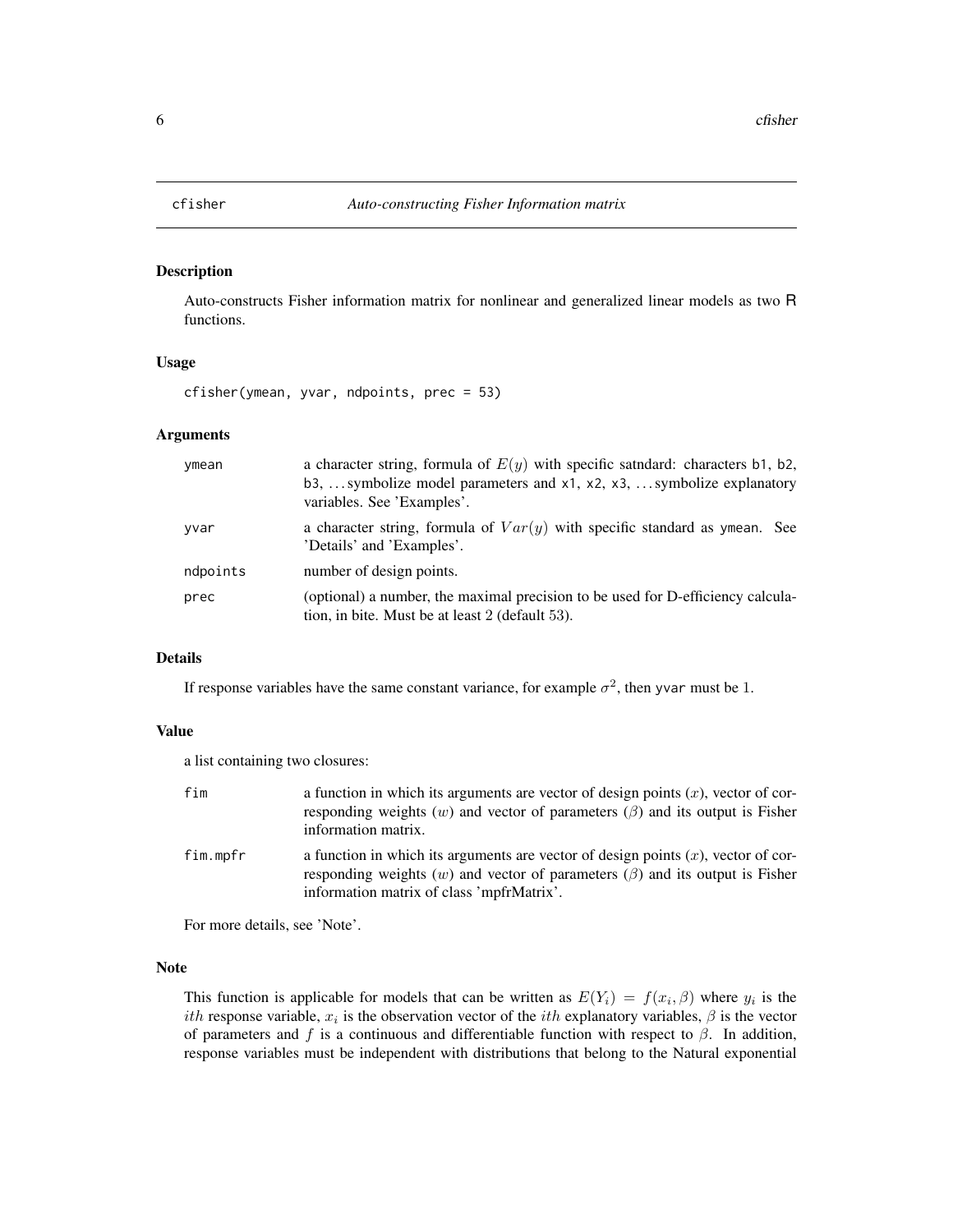cfisher 7

family. Logistic,Poisson, Negative Binomial, Exponential, Richards, Weibull, Log-linear, Inverse Quadratic and Michaelis-Menten are examples of these models.

Consider a p-parameter model and a design  $\xi$  that contains n m-dimensional points. Then

$$
x = (x_1, x_2, \dots, x_i, \dots, x_n),
$$
  
\n
$$
w = (w_1, w_2, \dots, w_n),
$$
  
\n
$$
\beta = (\beta_1, \beta_2, \dots, \beta_p),
$$

where  $x_i = (x_{i1}, x_{i2}, \dots, x_{im})$  is the *ith* design point.

#### Author(s)

Ehsan Masoudi, Majid Sarmad and Hooshang Talebi

res\$fim(x = c(1:6),  $w = c(.3, .3, .3)$ )

#### References

Masoudi, E., Sarmad, M. and Talebi, H. 2012, An Almost General Code in R to Find Optimal Design, In Proceedings of the 1st ISM International Statistical Conference 2012, 292-297.

#### Examples

```
## Logistic dose response model
ymean <- "(1/(exp(-b2 \times (x1 - b1)) + 1)"
yvar <- "(1/(exp(-b2 * (x1 - b1)) + 1)) * (1 - (1/(exp(-b2 * (x1 - b1)) + 1)))"
res <- cfisher(ymean, yvar, ndpoints = 2, prec = 54)
# res$fim is Fisher information matrix for a two-points design
res$fim(x = c(x11 = 2, x21 = 3), w = c(w1 = .5, w2 = .5), b = c(b1 = .9, b2 = .8))
# res$fim is Fisher information matrix for a two-points design with 54 precision
res$fim.mpfr(x = c(x11 = 2, x21 = 3), w = c(w1 = .5, w2 = .5), b = c(b1 = .9, b2 = .8))
# Fisher information matrix for model:
fim<- cfisher(ymean, yvar, ndpoints = 1, prec = 54)
res$fim(x = c(x11 = 2), w = c(w1 = 1), b = c(b1 = .9, b2 = .8))
## posison with E(y) = exp(b1 + b2 * x1 + b3 * x1^2 + b4 * x2 +b5 * x2^2 + b6 * x1 * x2)
ymean <- yvar <- "exp(b1 + b2 * x1 + b3 * x1^2 + b4 * x2 +b5 * x2^2 + b6 * x1 * x2)"
fim \le - cfisher(ymean, yvar, ndpoints = 6, prec = 54)
# res$fim is Fisher information matrix for a six-points design
res$fim(x = c(1:12), w = rep(1/6, 6), b = c(1:6)) ## NAN
# res$fim.mpfr is Fisher information matrix for a six-points design with 53 precision
res$fim.mpfr(x = c(1:12), w = rep(1/6, 6), b = c(1:6))
## Linear regression with two indeoendent varibales (the design points are two-dimensional)
ymean <- "b1 + b2 * x1 + b3 * x2"
yvar = "1"res <- cfisher(ymean, yvar, ndpoints = 3, prec = 54)
```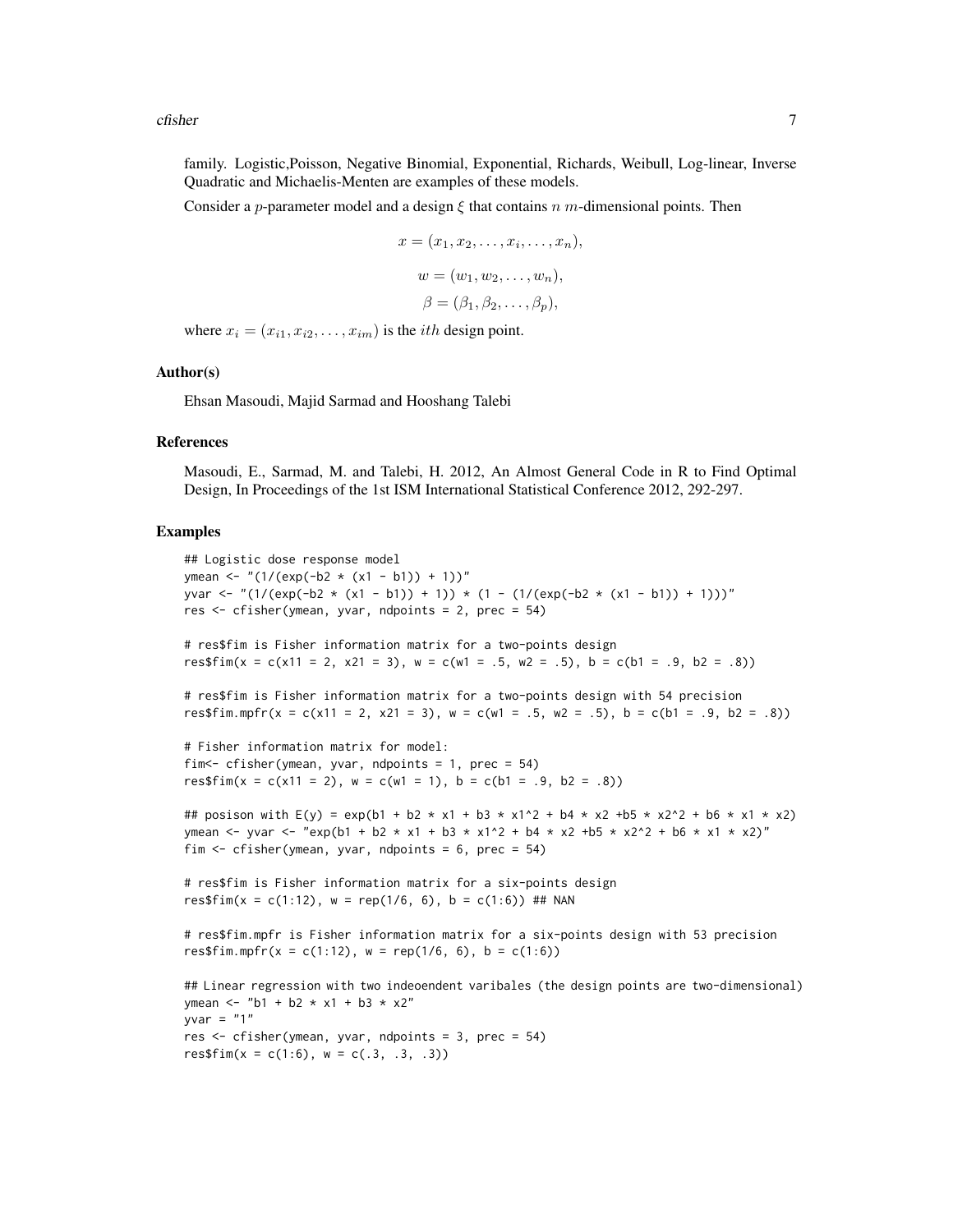```
res$fim.mpfr(x = c(1:6), w = c(.3, .3, .3))
## Logistic model:
ymean <- "1/(exp(-b1 - b2 \times x1) + 1)"yvar <- "(1/(exp(-b1 - b2 * x1) + 1)) * (1 - (1/(exp(-b1 - b2 * x1) + 1)))"
cfisher(ymean, yvar, ndpoints = 2, prec = 54)
## Poisson model:
ymean \leq yvar \leq "exp(b1 + b2 * x1)"
cfisher(ymean, yvar, ndpoints = 2, prec = 54)
## Poisson dose response model:
ymean \le yvar \le "b1 \star exp(-b2 \star x1)"
cfisher(ymean, yvar, ndpoints = 2, prec = 54)
## Inverse Quadratic model:
ymean <- "(b1 * x1)/(b2 + x1 + b3 * (x1)^2)"
yvar <- "1"
cfisher(ymean, yvar, ndpoints = 3, prec = 54)
#
ymean <- "x1/(b1 + b2 * x1 + b3 * (x1)^2)"
yvar \leq "1"
cfisher(ymean, yvar, ndpoints = 3, prec = 54)
## Weibull model:
ymean <- "b1 - b2 * exp(-b3 * x1^b4)"
yvar \leq "1"
cfisher(ymean, yvar, ndpoints = 4, prec = 54)
## Richards model:
ymean <- "b1/(1 + b2 * exp(-b3 * x1))^b4"
yvar \leq "1"
cfisher(ymean, yvar, ndpoints = 4, prec = 54)
## Michaelis-Menten model:
ymean <- "(b1 * x1)/(1 + b2 * x1)"
yvar \leq - "1"
cfisher(ymean, yvar, ndpoints = 2, prec = 54)
#
ymean <- "(b1 * x1)/(b2 + x1)"
yvar \leq "1"
cfisher(ymean, yvar, ndpoints = 2, prec = 54)
#
ymean <- "x1/(b1 + b2 * x1)"
yvar \leq - "1"
cfisher(ymean, yvar, ndpoints = 2, prec = 54)
## log-linear model
ymean <- "b1 + b2 * log(x1 + b3)"
yvar \leq - "1"
cfisher(ymean, yvar, ndpoints = 3, prec = 54)
## Exponential model:
```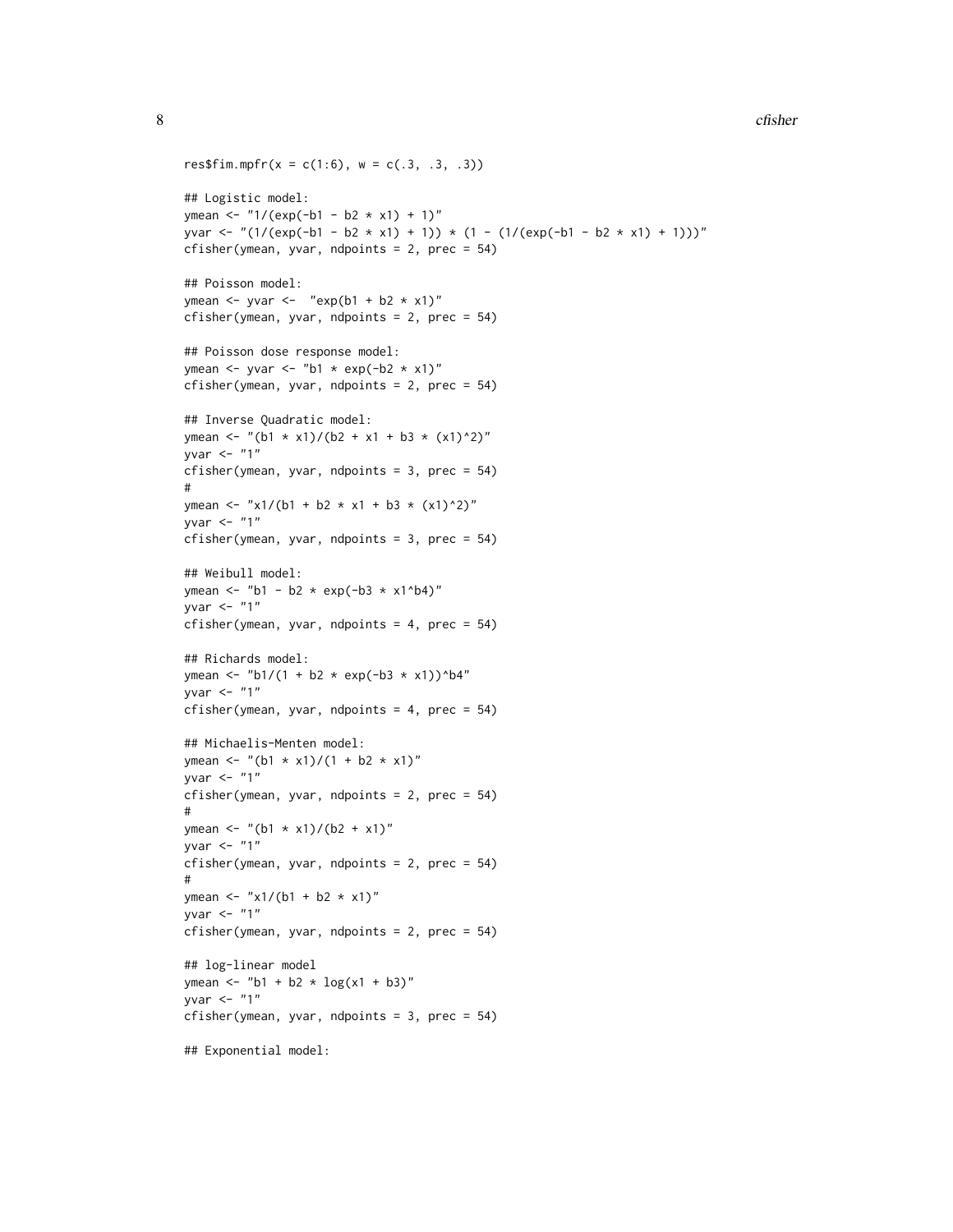```
ymean <- "b1 + b2 * exp(x1/b3)"
yvar \leq "1"
cfisher(ymean, yvar, ndpoints = 3, prec = 54)
## Emax model:
ymean <- "b1 + (b2 \times x1)/(x1 + b3)"
yvar \leq "1"
cfisher(ymean, yvar, ndpoints = 3, prec = 54)
## Negative binomial model Y ~ NB(E(Y), theta) where E(Y) = b1*exp(-b2*x1):
theta = 5ymean \leq "b1 \star exp(-b2 \star x1)"
yvar <- paste("b1 * exp(-b2 * x1) * (1 + (1/", theta, ") * b1 * exp(-b2 * x1))", sep = "")
cfisher(ymean, yvar, ndpoints = 3, prec = 54)
```
<span id="page-8-1"></span>eff *Calculation of D-efficiency with arbitrary precision*

# Description

Calculates the D-effficiency of design  $\xi_1$  respect to design  $\xi_2$  with arbitrary precision.

# Usage

```
eff(ymean, yvar, param, points1, points2, weights1, weights2, prec = 53)
```

| ymean    | a character string, formula of $E(y)$ with specific saturdard: characters b1, b2,<br>b3,  symbolize model parameters and x1, x2, x3,  symbolize explanatory<br>variables. See 'Examples'. |
|----------|-------------------------------------------------------------------------------------------------------------------------------------------------------------------------------------------|
| yvar     | a character string, formula of $Var(y)$ with specific standard as ymean. See<br>'Details' and 'Examples'.                                                                                 |
| param    | a vector of values of parameters which must correspond to b1, b2, b3,  in<br>ymean. The number of parameters can not be more than 4.                                                      |
| points1  | a vector of $\xi_1$ points. See 'Details'.                                                                                                                                                |
| points2  | a vector of $\xi_2$ points. See 'Details'.                                                                                                                                                |
| weights1 | a vector of $\xi_1$ points weights. The sum of weights should be 1; otherwise they<br>will be normalized.                                                                                 |
| weights2 | a vector of $\xi_2$ points weights. The sum of weights should be 1; otherwise they<br>will be normalized.                                                                                 |
| prec     | (optional) a number, the maximal precision to be used for D-efficiency calcula-<br>tion, in bite. Must be at least 2 (default 53).                                                        |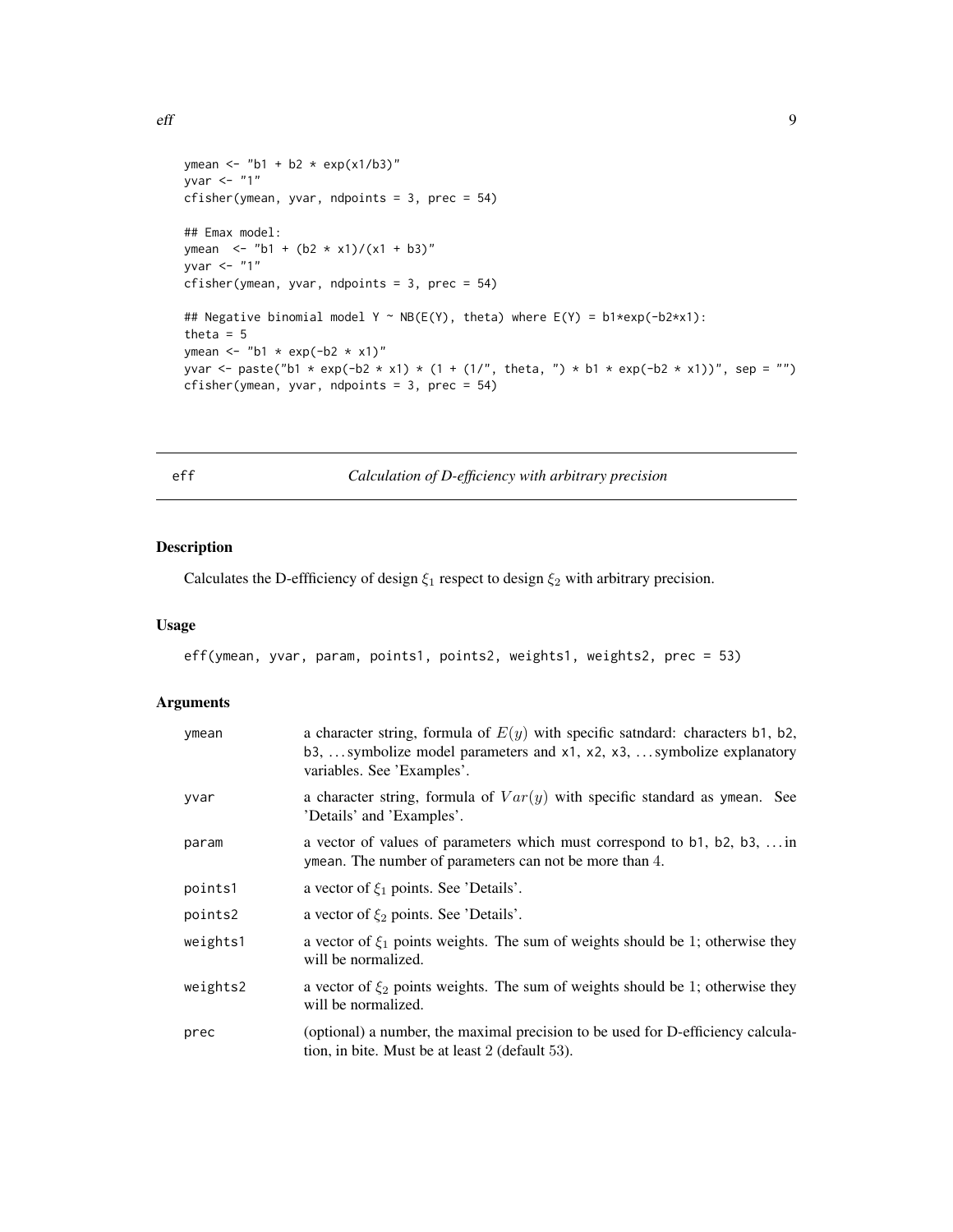#### Details

If response variables have the same constant variance, for example  $\sigma^2$ , then yvar must be 1.

Consider design  $\xi$  with n m-dimensional points. Then, the vector of  $\xi$  points is

$$
(x_1,x_2,\ldots,x_i,\ldots,x_n),
$$

where  $x_i = (x_{i1}, x_{i2}, \dots, x_{im})$ . Hence the length of vector points is mn.

# Value

D-efficiency as an 'mpfr' number.

#### **Note**

This function is applicable for models that can be written as  $E(Y_i) = f(x_i, \beta)$  where  $y_i$  is the ith response variable,  $x_i$  is the observation vector of the *ith* explanatory variables,  $\beta$  is the vector of parameters and f is a continuous and differentiable function with respect to  $\beta$ . In addition, response variables must be independent with distributions that belong to the Natural exponential family. Logistic,Poisson, Negative Binomial, Exponential, Richards, Weibull, Log-linear, Inverse Quadratic and Michaelis-Menten are examples of these models.

#### Author(s)

Ehsan Masoudi, Majid Sarmad and Hooshang Talebi

#### **References**

Masoudi, E., Sarmad, M. and Talebi, H. 2012, An Almost General Code in R to Find Optimal Design, In Proceedings of the 1st ISM International Statistical Conference 2012, 292-297.

#### Examples

```
## Logistic dose-response model
ymean <- "(1/(exp(-b2*(x1-b1))+1))"
yvar <- "(1/(exp(-b2*(x1-b1))+1))*(1-(1/(exp(-b2*(x1-b1))+1)))"
eff (ymean, yvar, param = c(.9, .8), points1 = c(-3, 1, 2),
     points2 = c(-1.029256, 2.829256), weights1 = rep(.33, 3), weights2 = c(.5, .5),
     prec = 54## or
1dlogistic(a = .9, b = .8, form = 2, lb = -5, ub = 5, user.points = c(-3, 1, 2),
           user.weights = c(.33, .33, .33))$user.eff
## Poisson model:
ymean \leq yvar \leq "exp(b1 + b2 \star x1)"
eff (ymean, yvar, param = c(.9, .8), points1 = c(-3, 1, 2), points2 = c(2.5, 5.0),
     weights1 = rep(.33, 3), weights2 = c(.5, .5), prec = 54)
#####################################################################
```
## In the following, ymean and yvar for some famous models are given: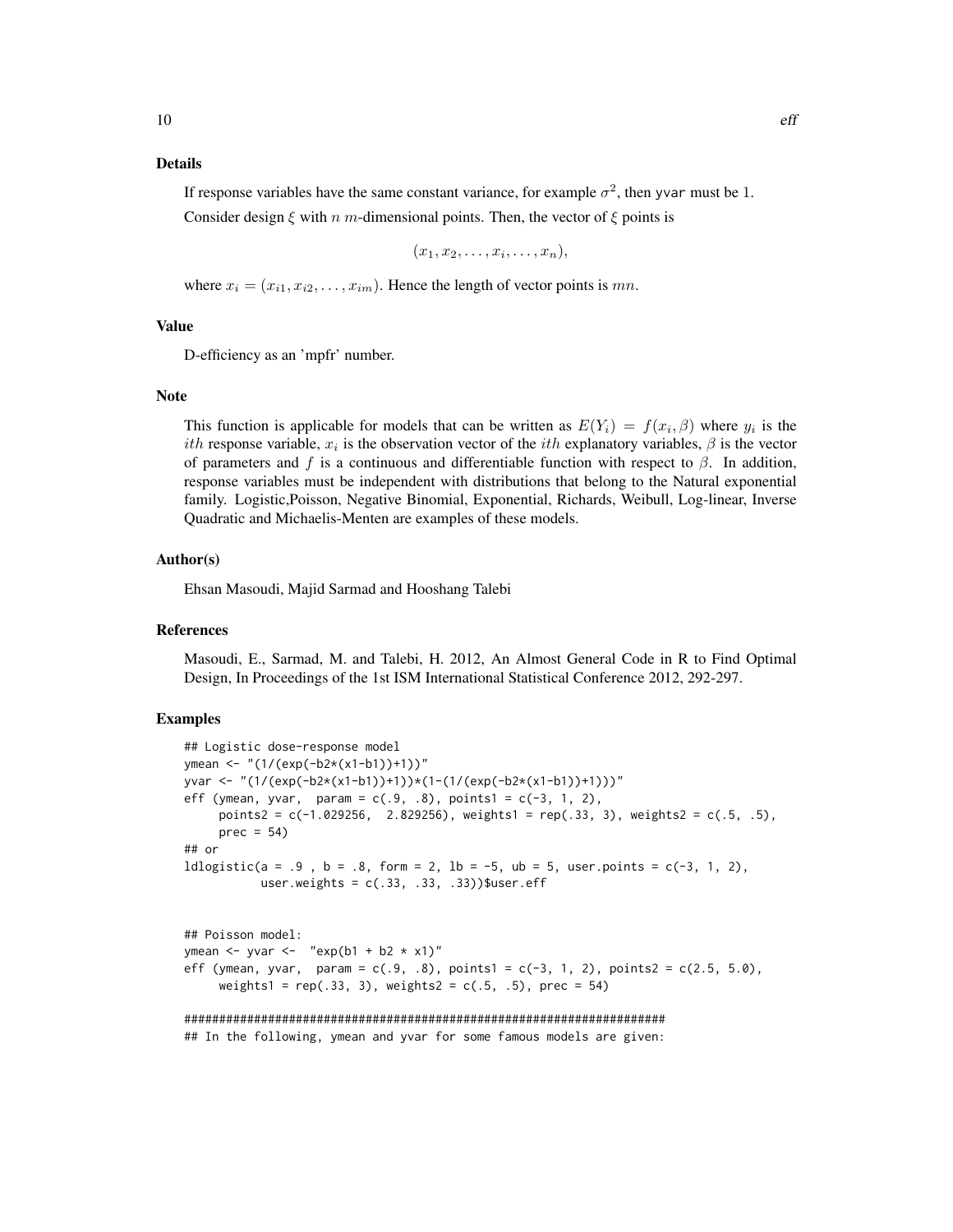```
## Logistic model:
ymean <- "1/(exp(-b1 - b2 * x1) + 1)"
yvar <- "(1/(exp(-b1 - b2 * x1) + 1))*(1 - (1/(exp(-b1 - b2 * x1) + 1)))"
## Poisson dose response model:
ymean \le- yvar \le- "b1 * exp(-b2 * x1)"
## Inverse Quadratic model:
ymean <- "(b1 * x1)/(b2 + x1 + b3 * (x1)^2)"
yvar \leq - "1"
#
ymean <- "x1/(b1 + b2 * x1 + b3 * (x1)^2)"
yvar \leq - "1"
## Weibull model:
ymean <- "b1 - b2 * exp(-b3 * x1^b4)"
yvar \leq "1"
## Richards model:
ymean <- "b1/(1 + b2 * exp(-b3 * x1))^b4"
yvar <- "1"
## Michaelis-Menten model:
ymean <- "(b1 * x1)/(1 + b2 * x1)"
yvar \leq "1"
#
ymean <- "(b1 * x1)/(b2 + x1)"
yvar \leq "1"
#
ymean <- "x1/(b1 + b2 * x1)"
yvar \leq "1"
## log-linear model:
ymean <- "b1 + b2 * log(x1 + b3)"
yvar \leq - "1"
## Exponential model:
ymean <- "b1 + b2 * exp(x1/b3)"
yvar \leq - "1"
## Emax model:
ymean <- "b1 + (b2 * x1)/(x1 + b3)"
yvar \leq "1"
## Negative binomial model Y ~ NB(E(Y), theta) where E(Y) = b1 * exp(-b2 * x1):
theta <-5ymean \leq "b1 \star exp(-b2 \star x1)"
yvar <- paste ("b1 * exp(-b2 * x1)*(1 + (1/", theta, ") * b1 * exp(-b2 * x1))", sep = "")
## Linear regression model:
ymean <- "b1 + b2 * x1 + b3 * x2 + b4 * x1 * x2"
yvar = "1"
```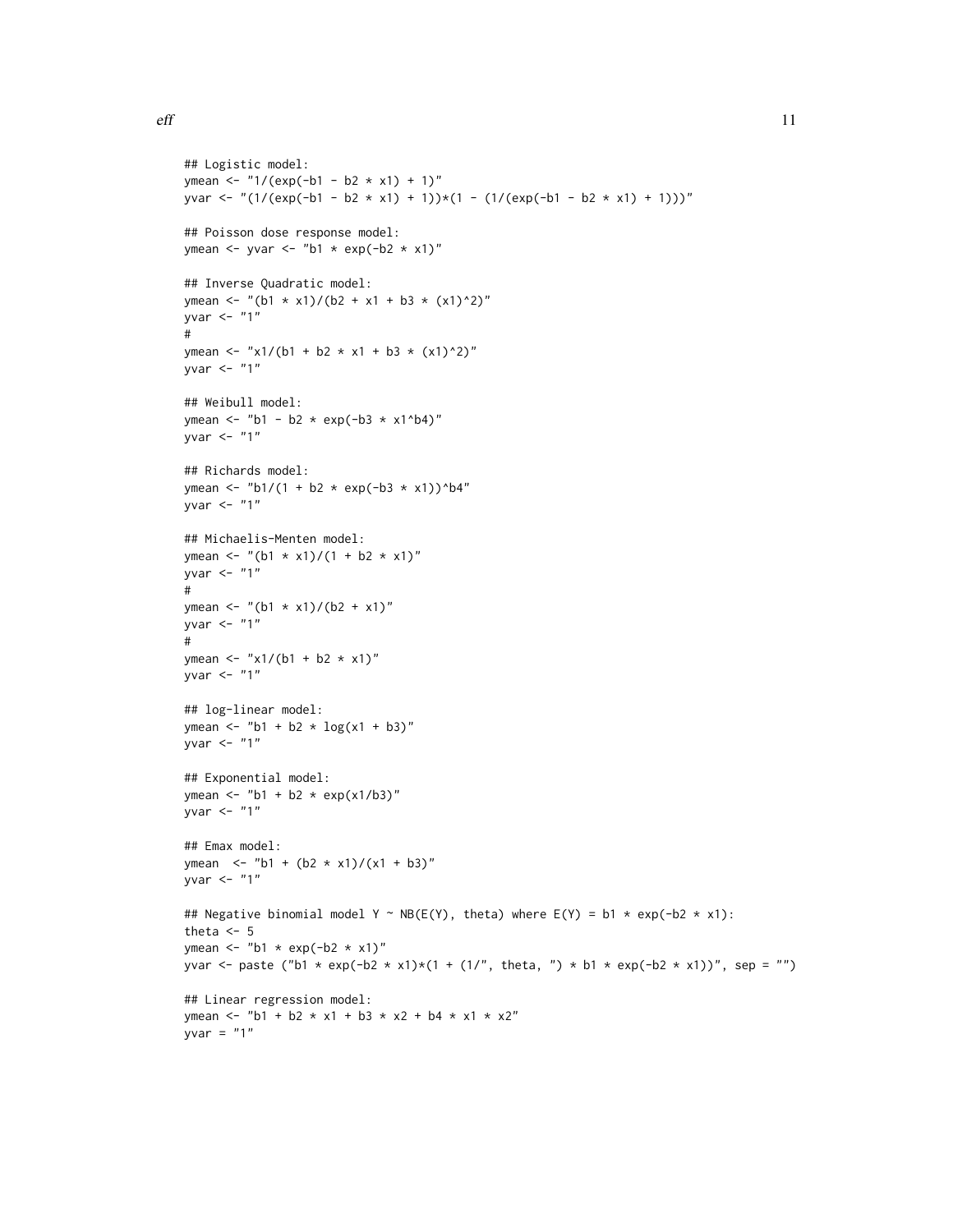# <span id="page-11-0"></span>Description

Finds Locally D-optimal designs for Emax regression model which is defined as  $E(y) = a +$  $bx/(x + c)$  with  $Var(y) = \sigma^2$ , where a, b and  $\sigma$  are unknown parameters.

# Usage

 $ldemax(a, b, c, lb, ub, user.points = NULL, user.weights = NULL, ...$  $n.$  restarts = 1,  $n.\sin = 1$ ,  $tol = 1e-8$ ,  $prec = 53$ , rseed = NULL)

# Arguments

| a            | initial value for paremeter $a$ , must be greater than $0$ .                                                                                                 |
|--------------|--------------------------------------------------------------------------------------------------------------------------------------------------------------|
| b            | initial value for parameter $b$ , must be greater than $0$ .                                                                                                 |
| c            | initial value for parameter $c$ , must be greater than $0$ .                                                                                                 |
| lb           | lower bound of design interval, must be greater than or equal to 0.                                                                                          |
| ub           | upper bound of design interval.                                                                                                                              |
| user.points  | (optional) vector of user design points which calculation of its D-efficiency is<br>aimed. Each element of user points must be within the design interval.   |
| user.weights | (optional) vector of weights which its elements correspond to user points el-<br>ements. The sum of weights should be 1; otherwise they will be normalized.  |
| $\cdots$     | (optional) additional parameters will be passed to function curve.                                                                                           |
| prec         | (optional) a number, the maximal precision to be used for D-efficiency calcula-<br>tion, in bite. Must be at least 2 (default 53), see 'Details'.            |
| n.restarts   | (optional optimization parameter) number of solver restarts required in opti-<br>mization process (default 1), see 'Details'.                                |
| n.sim        | (optional optimization parameter) number of random parameters to generate for<br>every restart of solver in optimization process (default 1), see 'Details'. |
| tol          | (optional optimization parameter) relative tolerance on feasibility and optimality<br>in optimization process (default $1e - 8$ ).                           |
| rseed        | (optional optimization parameter) a seed to initiate the random number genera-<br>tor, else system time will be used.                                        |

# Details

While D-efficiency is NaN, an increase in prec can be beneficial to achieve a numeric value, however, it can slow down the calculation speed.

Values of n.restarts and n.sim should be chosen according to the length of design interval.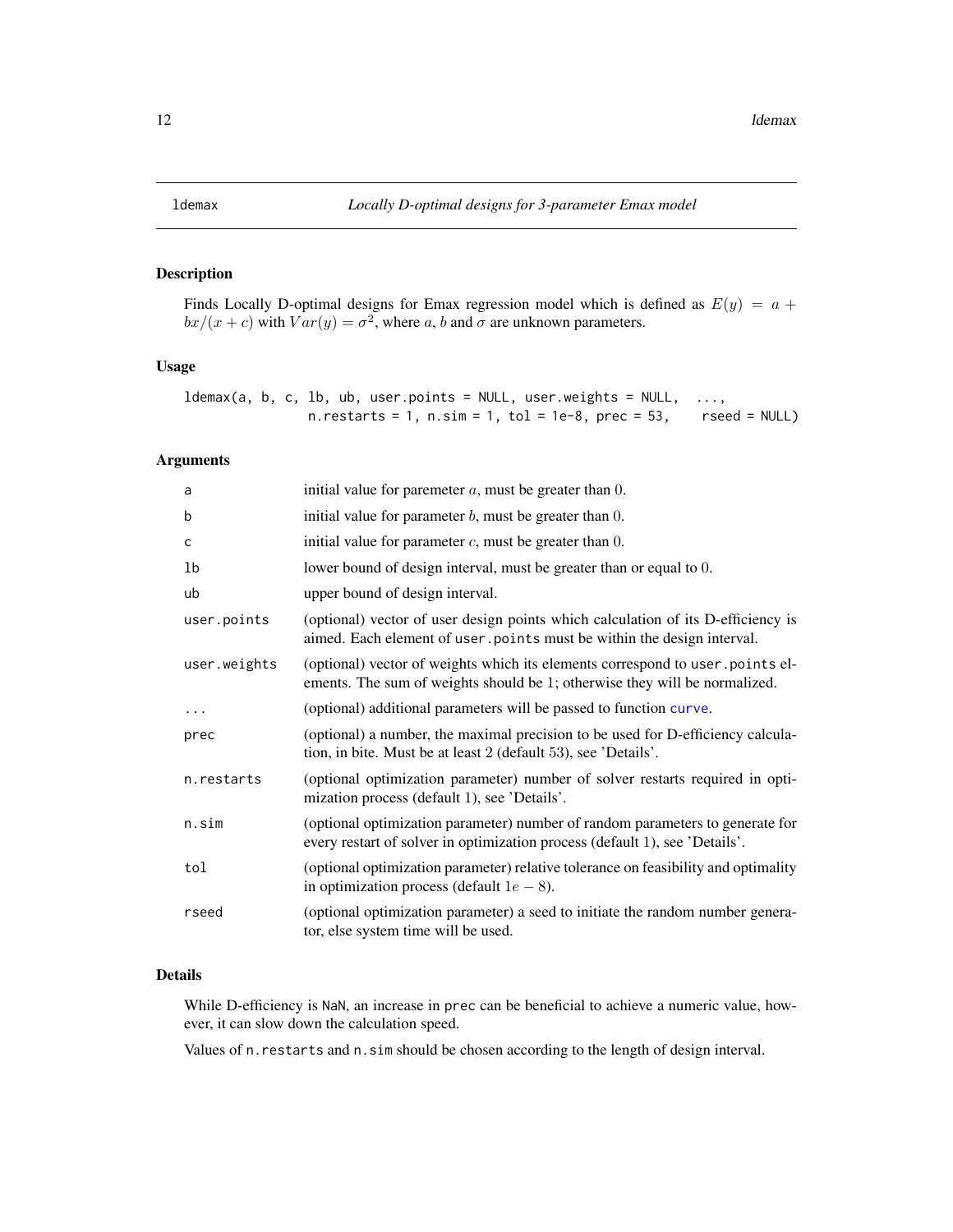#### <span id="page-12-0"></span>ldemax and the state of the state of the state of the state of the state of the state of the state of the state of the state of the state of the state of the state of the state of the state of the state of the state of the

#### Value

plot of derivative function, see 'Note'.

a list containing the following values:

| points    | obtained design points                                                       |
|-----------|------------------------------------------------------------------------------|
| weights   | corresponding weights to the obtained design points                          |
| det.value | value of Fisher information matrix determinant at the obtained design        |
| user.eff  | D-efficeincy of user design, if user, design and user, weights are not NULL. |

#### Note

To verify optimality of obtained design, derivate function (symmetry of Frechet derivative with respect to the x-axis) will be plotted on the design interval. Based on the equivalence theorem (Kiefer, 1974), a design is optimal if and only if its derivative function are equal or less than 0 on the design interval. The equality must be achieved just at the obtained points.

# Author(s)

Ehsan Masoudi, Majid Sarmad and Hooshang Talebi

#### References

Masoudi, E., Sarmad, M. and Talebi, H. 2012, An Almost General Code in R to Find Optimal Design, In Proceedings of the 1st ISM International Statistical Conference 2012, 292-297.

Dette, H., Kiss, C., Bevanda, M. and Bretz, F. (2010), Optimal designs for the emax, log-linear and exponential models. Biometrika, 97 513-518.

Kiefer, J. C. (1974), General equivalence theory for optimum designs (approximate theory). Ann. Statist., 2, 849-879.

#### See Also

[cfisher](#page-5-1), [cfderiv](#page-2-1) and [eff](#page-8-1).

### Examples

 $ldemax(a = 1, b = 2, c = 3, lb = 0, ub = 9) # $points: 0.0 1.8 9.0$ ## D-effecincy computation:  $Idemax(a = 1, b = 2, c = 3, lb = 0, ub = 9, user points = c(1, 5, 4),$ user.weights =  $rep(.33, 3))$  # \$user.eff:  $0.15379$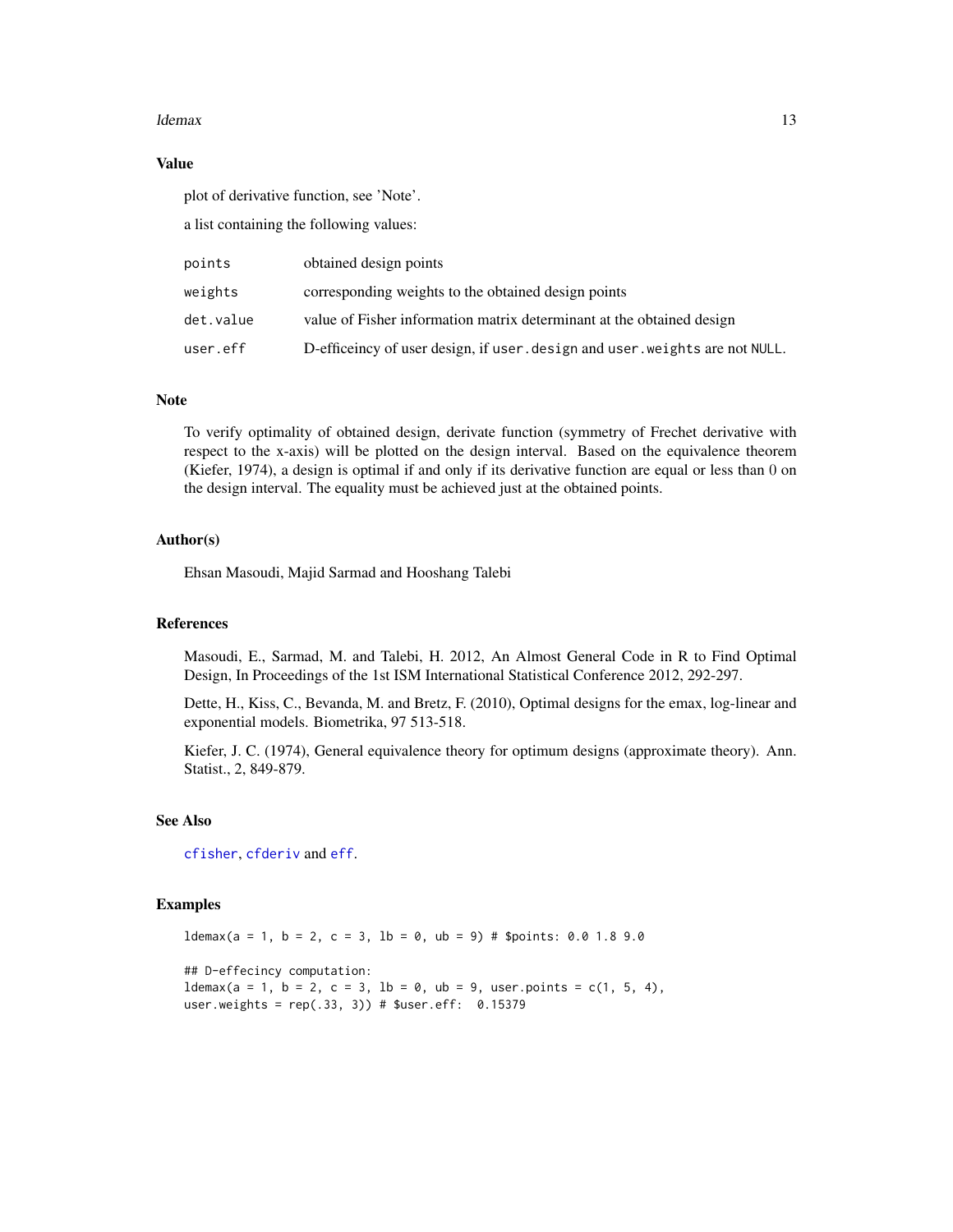# Description

Finds Locally D-optimal designs for Exponential dose-response model which is defined as  $E(y) =$  $a + b \exp(x/c)$  with  $Var(y) = \sigma^2$ , where a, b and  $\sigma$  are unknown parameters.

# Usage

ldexpdose(a, b, c, lb, ub, user.points = NULL, user.weights = NULL, ..., n. restarts = 1, n. sim = 1, tol = 1e-8, prec = 53, rseed = NULL)

# Arguments

| a            | initial value for paremeter $a$ , must be greater or equal to $0$ .                                                                                          |
|--------------|--------------------------------------------------------------------------------------------------------------------------------------------------------------|
| b            | initial value for parameter $b$ , must be greater or equal to $0$ .                                                                                          |
| c            | initial value for parameter $c$ , must be greater or equal to $0$ .                                                                                          |
| 1b           | lower bound of design interval, must be greater than or equal to 0.                                                                                          |
| ub           | upper bound of design interval.                                                                                                                              |
| user.points  | (optional) vector of user design points which calculation of its D-efficiency is<br>aimed. Each element of user . points must be within the design interval. |
| user.weights | (optional) vector of weights which its elements correspond to user points el-<br>ements. The sum of weights should be 1; otherwise they will be normalized.  |
| $\cdots$     | (optional) additional parameters will be passed to function curve.                                                                                           |
| prec         | (optional) a number, the maximal precision to be used for D-efficiency calcula-<br>tion, in bite. Must be at least 2 (default 53), see 'Details'.            |
| n.restarts   | (optional optimization parameter) number of solver restarts required in opti-<br>mization process (default 1), see 'Details'.                                |
| n.sim        | (optional optimization parameter) number of random parameters to generate for<br>every restart of solver in optimization process (default 1), see 'Details'. |
| tol          | (optional optimization parameter) relative tolerance on feasibility and optimality<br>in optimization process (default $1e - 8$ ).                           |
| rseed        | (optional optimization parameter) a seed to initiate the random number genera-<br>tor, else system time will be used.                                        |

# Details

While D-efficiency is NaN, an increase in prec can be beneficial to achieve a numeric value, however, it can slow down the calculation speed.

Values of n.restarts and n.sim should be chosen according to the length of design interval.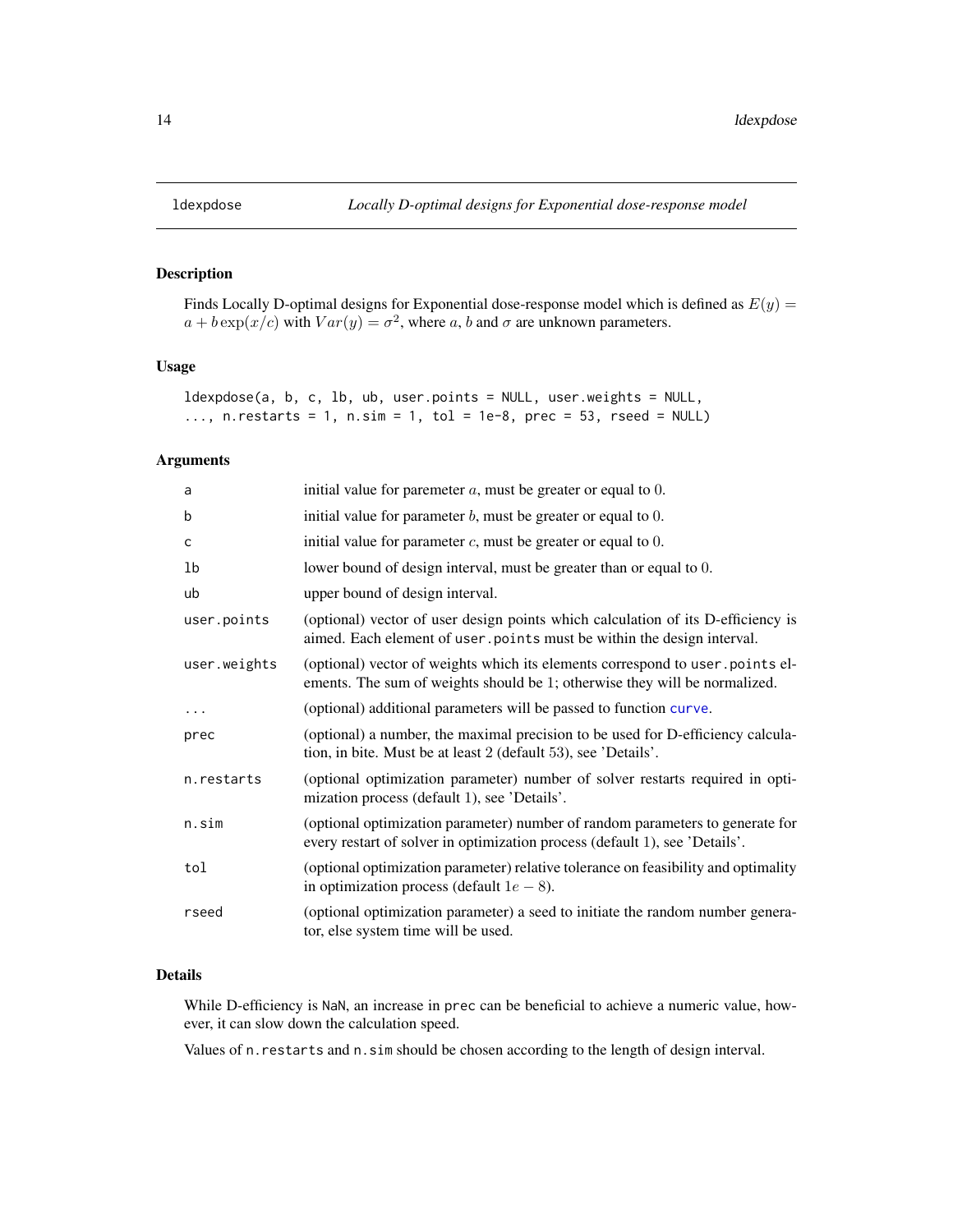#### <span id="page-14-0"></span>ldexpdose the control of the control of the control of the control of the control of the control of the control of the control of the control of the control of the control of the control of the control of the control of th

#### Value

plot of derivative function, see 'Note'.

a list containing the following values:

| points    | obtained design points                                                       |
|-----------|------------------------------------------------------------------------------|
| weights   | corresponding weights to the obtained design points                          |
| det.value | value of Fisher information matrix determinant at the obtained design        |
| user.eff  | D-efficeincy of user design, if user, design and user, weights are not NULL. |

#### Note

To verify optimality of obtained design, derivate function (symmetry of Frechet derivative with respect to the x-axis) will be plotted on the design interval. Based on the equivalence theorem (Kiefer, 1974), a design is optimal if and only if its derivative function are equal or less than 0 on the design interval. The equality must be achieved just at the obtained points.

# Author(s)

Ehsan Masoudi, Majid Sarmad and Hooshang Talebi

#### References

Masoudi, E., Sarmad, M. and Talebi, H. 2012, An Almost General Code in R to Find Optimal Design, In Proceedings of the 1st ISM International Statistical Conference 2012, 292-297.

Dette, H., Kiss, C., Bevanda, M. and Bretz, F. (2010), Optimal designs for the emax, log-linear and exponential models. Biometrika, 97 513-518.

Kiefer, J. C. (1974), General equivalence theory for optimum designs (approximate theory). Ann. Statist., 2, 849-879.

#### See Also

[cfisher](#page-5-1), [cfderiv](#page-2-1) and [eff](#page-8-1).

### Examples

 $ldexp$ dose(a = 1, b = 2, c = 3, lb = 0, ub = 9) # \$points: 0.000000 6.471562 9.000000

## D-effecincy computation|:  $ldexpdose(a = 1, b = 2, c = 3, lb = 0, ub = 9, user points = c(1, 5, 4),$ user.weights = rep(.33, 3)) # \$user.eff: 0.07392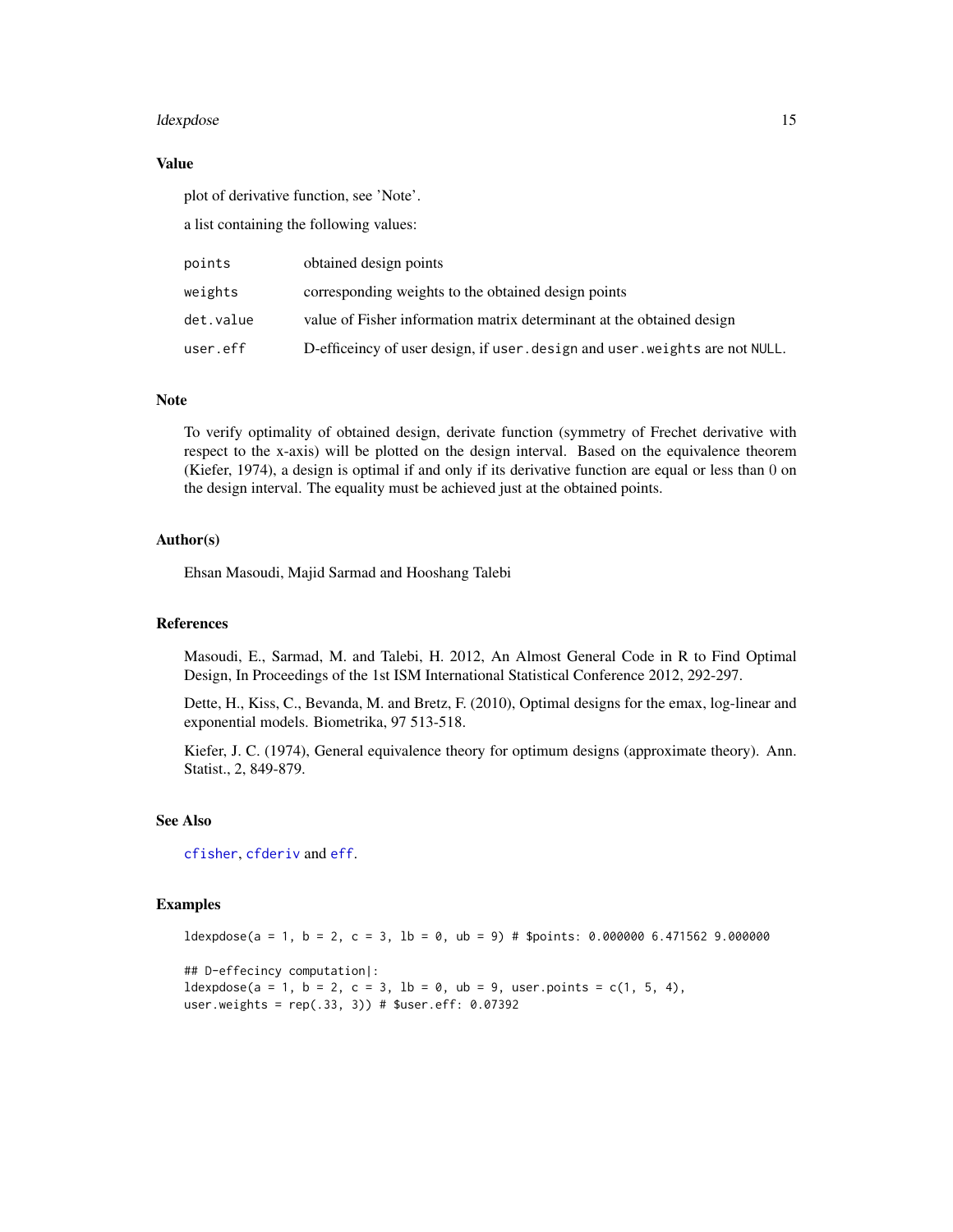# <span id="page-15-0"></span>Description

Finds Locally D-optimal designs for Inverse Quadratic regression model which is defined as  $E(y) =$  $ax/(b+x+cx^2)$  or  $E(y) = x/(a+bx+cx^2)$  with  $Var(y) = \sigma^2$ , where a, b, c and  $\sigma$  are unknown parameters.

# Usage

```
ldiq(a, b, c, form, lb, ub, user.points = NULL, user.weights = NULL,
..., n.restarts = 1, n.sim = 1, tol = 1e-8, prec = 53, rseed = NULL)
```

| a            | initial value for paremeter $a$ , see 'Details'.                                                                                                             |
|--------------|--------------------------------------------------------------------------------------------------------------------------------------------------------------|
| b            | initial value for parameter $b$ , see 'Details'.                                                                                                             |
| C            | initial value for parameter $c$ , see 'Details'.                                                                                                             |
| form         | must be 1 or 2. If form = 1, then $E(y) = ax/(b + x + cx^2)$ ; if form = 2, then<br>$E(y) = x/(a + bx + cx^2).$                                              |
| 1b           | lower bound of design interval, must be greater than or equal to 0.                                                                                          |
| ub           | upper bound of design interval.                                                                                                                              |
| user.points  | (optional) vector of user design points which calculation of its D-efficiency is<br>aimed. Each element of user points must be within the design interval.   |
| user.weights | (optional) vector of weights which its elements correspond to user points el-<br>ements. The sum of weights should be 1; otherwise they will be normalized.  |
| $\cdots$     | (optional) additional parameters will be passed to function curve.                                                                                           |
| prec         | (optional) a number, the maximal precision to be used for D-efficiency calcula-<br>tion, in bite. Must be at least 2 (default 53), see 'Details'.            |
| n.restarts   | (optional optimization parameter) number of solver restarts required in opti-<br>mization process (default 1), see 'Details'.                                |
| n.sim        | (optional optimization parameter) number of random parameters to generate for<br>every restart of solver in optimization process (default 1), see 'Details'. |
| tol          | (optional optimization parameter) relative tolerance on feasibility and optimality<br>in optimization process (default $1e - 8$ ).                           |
| rseed        | (optional optimization parameter) a seed to initiate the random number genera-<br>tor, else system time will be used.                                        |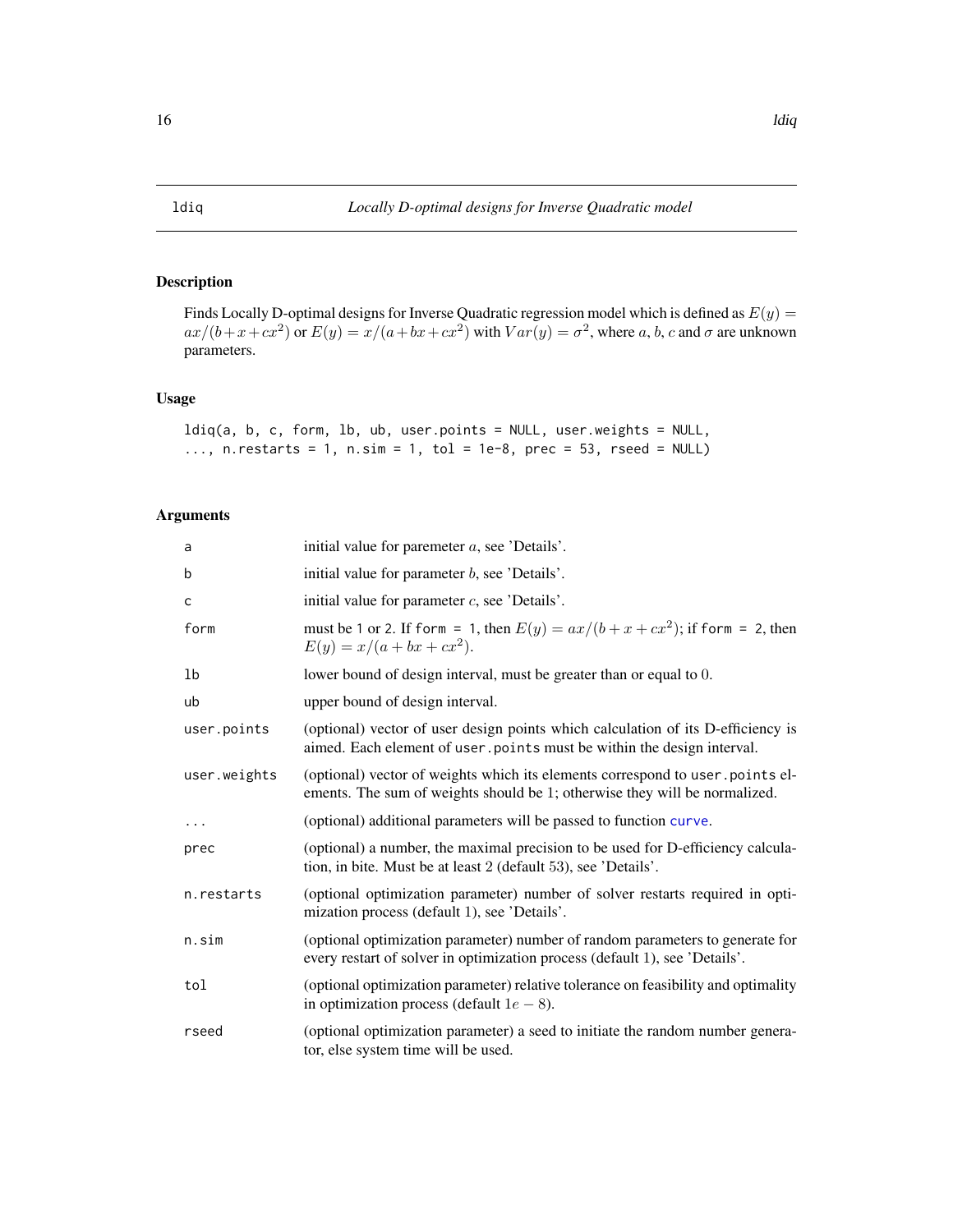# <span id="page-16-0"></span>Details

For each form of Inverse Quadratic model, the parameters must satisfy specific conditions:

if form  $= 1$ 

$$
a, b, c > 0, 2\sqrt{b}c > 1,
$$

if form  $= 2$ 

$$
a, c > 0, |b| < \sqrt(a c),
$$

for more details see Dette and Kiss (2009).

While D-efficiency is NaN, an increase in prec can be beneficial to achieve a numeric value, however, it can slow down the calculation speed.

Values of n.restarts and n.sim should be chosen according to the length of design interval.

#### Value

plot of derivative function, see 'Note'.

a list containing the following values:

| points    | obtained design points                                                       |
|-----------|------------------------------------------------------------------------------|
| weights   | corresponding weights to the obtained design points                          |
| det.value | value of Fisher information matrix determinant at the obtained design        |
| user.eff  | D-efficeincy of user design, if user, design and user, weights are not NULL. |

#### Note

To verify optimality of obtained design, derivate function (symmetry of Frechet derivative with respect to the x-axis) will be plotted on the design interval. Based on the equivalence theorem (Kiefer, 1974), a design is optimal if and only if its derivative function are equal or less than 0 on the design interval. The equality must be achieved just at the obtained points.

#### Author(s)

Ehsan Masoudi, Majid Sarmad and Hooshang Talebi

#### References

Masoudi, E., Sarmad, M. and Talebi, H. 2012, An Almost General Code in R to Find Optimal Design, In Proceedings of the 1st ISM International Statistical Conference 2012, 292-297.

Dette, H., Kiss, C., (2009), Optimal experimental designs for Inverse Quadratic Regression models, Statistica Sinica, 19, 1567-1586.

Kiefer, J. C. (1974), General equivalence theory for optimum designs (approximate theory). Ann. Statist., 2, 849-879.

## See Also

[cfisher](#page-5-1), [cfderiv](#page-2-1) and [eff](#page-8-1).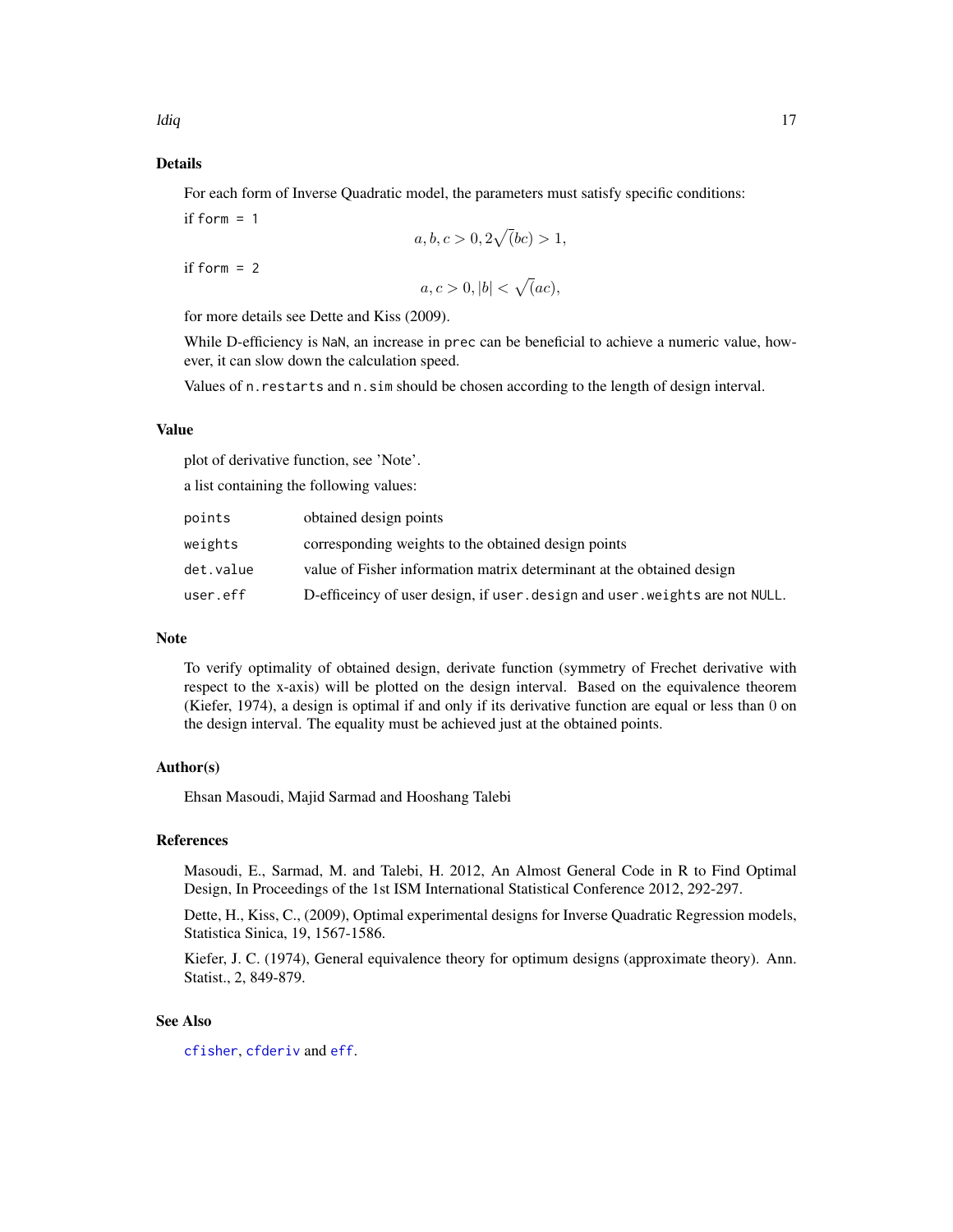#### Examples

```
ldiq(a = 17, b = 15, c = 9, form = 1, lb = 0, ub = 15)# $points: 0.4141466 1.2909896 4.0242083
## D-effecincy computation
ldiq(a = 17, b = 15, c = 9, form = 2, lb = 0, ub = 15, user points = c(10, 2, 4),user.weights = c(.33, .33, .33)) # $user.eff: 0.18099
```

|  |  | ldlogistic |  |  |  |
|--|--|------------|--|--|--|
|  |  |            |  |  |  |
|  |  |            |  |  |  |
|  |  |            |  |  |  |

Locally D-optimal designs for Logistic model

#### Description

Finds Locally D-optimal designs for Logistic and Logistic dose-response models which are defined as  $E(y) = 1/(1 + \exp(-a - bx))$  and  $E(y) = 1/(1 + \exp(-b(x - a)))$  with  $Var(y) = E(y)(1 E(y)$ , respectively, where a and b are unknown parameters.

# Usage

ldlogistic(a, b, form = 1 , lb, ub, user.points = NULL, user.weights = NULL, ..., n. restarts = 1, n. sim = 1, tol = 1e-8, prec = 53, rseed = NULL)

| a            | initial value for paremeter $a$ .                                                                                                                            |
|--------------|--------------------------------------------------------------------------------------------------------------------------------------------------------------|
| b            | initial value for paremeter $b$ .                                                                                                                            |
| form         | must be 1 or 2. If form = 1, then $E(y) = (1/(\exp(-a - bx) + 1))$ ; if 'form =<br>2', then $E(y) = 1/(\exp(b2(x - b1)) + 1)$ .                              |
| 1b           | lower bound of design interval.                                                                                                                              |
| ub           | upper bound of design interval.                                                                                                                              |
| user.points  | (optional) vector of user design points which calculation of its D-efficiency is<br>aimed. Each element of user points must be within the design interval.   |
| user.weights | (optional) vector of weights which its elements correspond to user points el-<br>ements. The sum of weights should be 1; otherwise they will be normalized.  |
| $\cdots$     | (optional) additional parameters will be passed to function curve.                                                                                           |
| prec         | (optional) a number, the maximal precision to be used for D-efficiency calcula-<br>tion, in bite. Must be at least 2 (default 53), see 'Details'.            |
| n.restarts   | (optional optimization parameter) number of solver restarts required in opti-<br>mization process (default 1), see 'Details'.                                |
| n.sim        | (optional optimization parameter) number of random parameters to generate for<br>every restart of solver in optimization process (default 1), see 'Details'. |
| tol          | (optional optimization parameter) relative tolerance on feasibility and optimality<br>in optimization process (default $1e - 8$ ).                           |
| rseed        | (optional optimization parameter) a seed to initiate the random number genera-<br>tor, else system time will be used.                                        |

<span id="page-17-0"></span>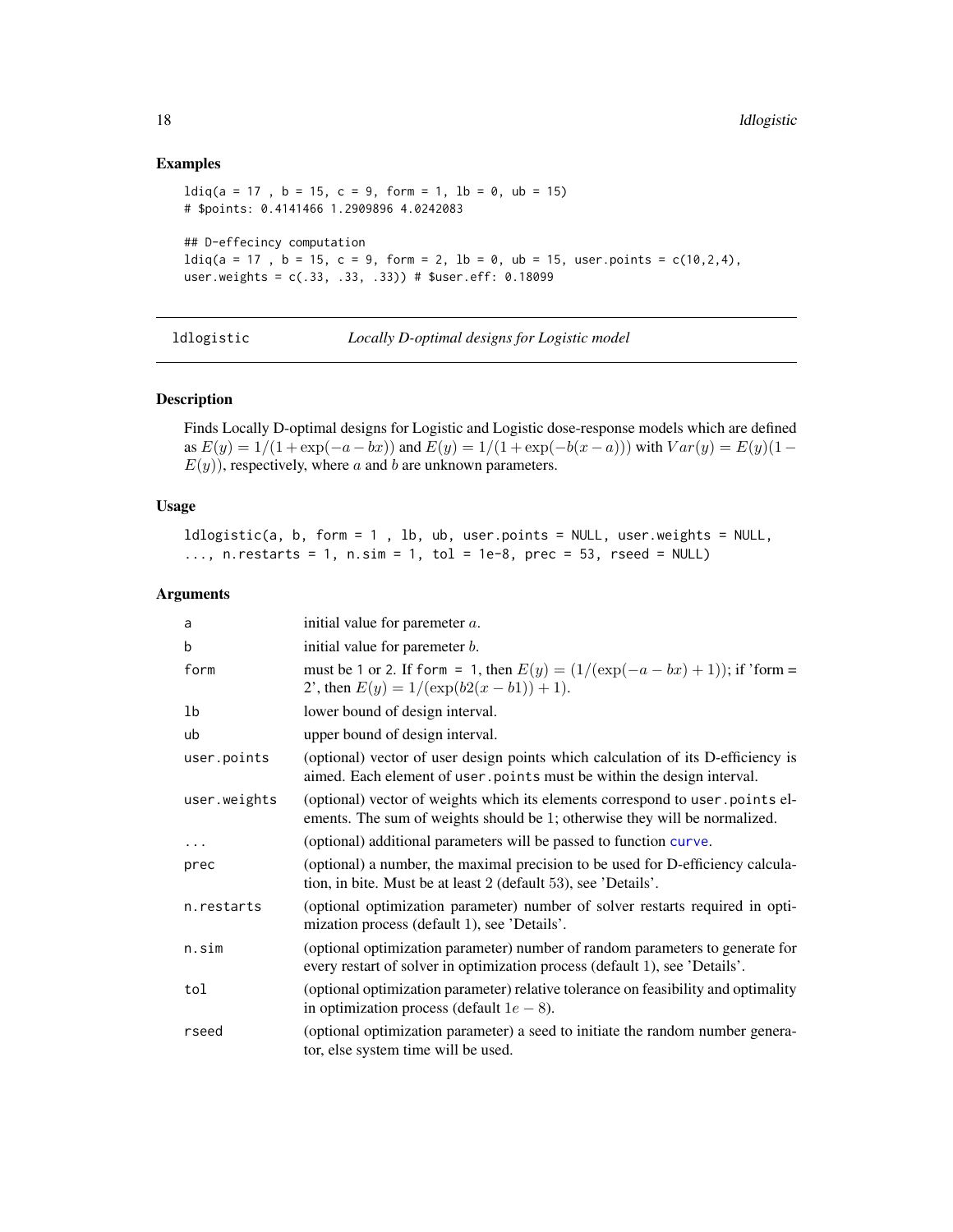#### <span id="page-18-0"></span>ldlogistic the contract of the contract of the contract of the contract of the contract of the contract of the contract of the contract of the contract of the contract of the contract of the contract of the contract of the

# Details

While D-efficiency is NaN, an increase in prec can be beneficial to achieve a numeric value, however, it can slow down the calculation speed.

Values of n.restarts and n.sim should be chosen according to the length of design interval.

#### Value

plot of derivative function, see 'Note'.

a list containing the following values:

| points    | obtained design points                                                       |
|-----------|------------------------------------------------------------------------------|
| weights   | corresponding weights to the obtained design points                          |
| det.value | value of Fisher information matrix determinant at the obtained design        |
| user.eff  | D-efficeincy of user design, if user, design and user, weights are not NULL. |

#### Note

To verify optimality of obtained design, derivate function (symmetry of Frechet derivative with respect to the x-axis) will be plotted on the design interval. Based on the equivalence theorem (Kiefer, 1974), a design is optimal if and only if its derivative function are equal or less than 0 on the design interval. The equality must be achieved just at the obtained points.

#### Author(s)

Ehsan Masoudi, Majid Sarmad and Hooshang Talebi

# References

Masoudi, E., Sarmad, M. and Talebi, H. 2012, An Almost General Code in R to Find Optimal Design, In Proceedings of the 1st ISM International Statistical Conference 2012, 292-297.

Kiefer, J. C. (1974), General equivalence theory for optimum designs (approximate theory). Ann. Statist., 2, 849-879.

#### See Also

[cfisher](#page-5-1), [cfderiv](#page-2-1) and [eff](#page-8-1).

## Examples

 $ldlogistic(a = .9, b = .8, form = 1, lb = -5, ub = 5)$ # \$points: -3.0542559 0.8042557

## usage of n.sim and n.restars: # Various responses for different values of rseed

 $ldlogistic(a = 20, b = 10, form = 1, lb = -5, ub = 5, reed = 9)$ # \$points: -4.746680 -1.976591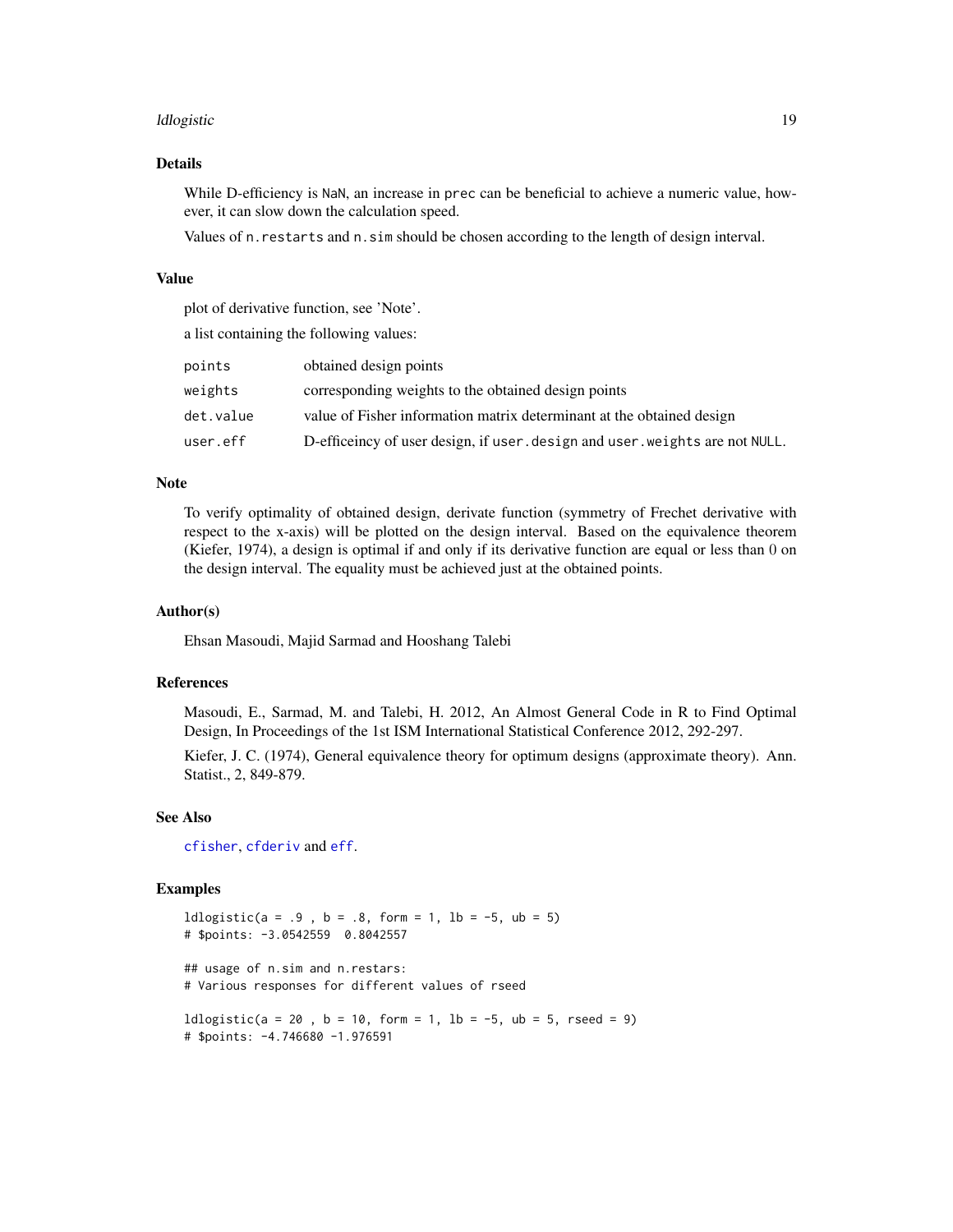```
ldlogistic(a = 20, b = 10, form = 1, lb = -5, ub = 5, resed = 11)# $points -4.994817 -2.027005
ldlogistic(a = 20 , b = 10, form = 1, lb = -5, ub = 5, n.restarts = 5, n.sim = 5)
# (valid response) $points: -2.15434, -1.84566
## usage of precision:
ldlogistic(a = 22 , b = 10, form = 1, lb = -5, ub = 20, n.restarts = 7, n.sim = 7,
           user.points = c(20, 5), user.weights = c(.5, .5)) # $user.eff: NaN
ldlogistic(a = 22 , b = 10, form = 1, lb = -5, ub = 20, n.restarts = 7, n.sim = 7,
           user.points = c(20, 5), user.weights = c(.5, .5), prec = 321) # $user.eff: 0
```
ldloglin *Locally D-optimal designs for Log-linear model*

#### Description

Finds Locally D-optimal designs for Log-linear regression model which is defined as  $E(y) = a +$  $b \log(x + c)$  with  $Var(y) = \sigma^2$ , where a, b, c and  $\sigma$  are unknown parameters.

#### Usage

 $ldloglin(a, b, c, lb, ub, user points = NULL, user.weights = NULL, ...,$ n.restarts = 1, n.sim = 1, tol = 1e-8, prec = 53, rseed =  $NULL$ )

| a            | initial value for paremeter a, must be greater than 0.                                                                                                       |
|--------------|--------------------------------------------------------------------------------------------------------------------------------------------------------------|
| b            | initial value for parameter b, must be greater than 0.                                                                                                       |
| C            | initial value for parameter c, must be greater than 0.                                                                                                       |
| 1b           | lower bound of design interval, must be greater than or equal to 0.                                                                                          |
| ub           | upper bound of design interval.                                                                                                                              |
| user.points  | (optional) vector of user design points which calculation of its D-efficiency is<br>aimed. Each element of user points must be within the design interval.   |
| user.weights | (optional) vector of weights which its elements correspond to user points el-<br>ements. The sum of weights should be 1; otherwise they will be normalized.  |
| $\ddots$ .   | (optional) additional parameters will be passed to function curve.                                                                                           |
| prec         | (optional) a number, the maximal precision to be used for D-efficiency calcula-<br>tion, in bite. Must be at least 2 (default 53), see 'Details'.            |
| n.restarts   | (optional optimization parameter) number of solver restarts required in opti-<br>mization process (default 1), see 'Details'.                                |
| n.sim        | (optional optimization parameter) number of random parameters to generate for<br>every restart of solver in optimization process (default 1), see 'Details'. |

<span id="page-19-0"></span>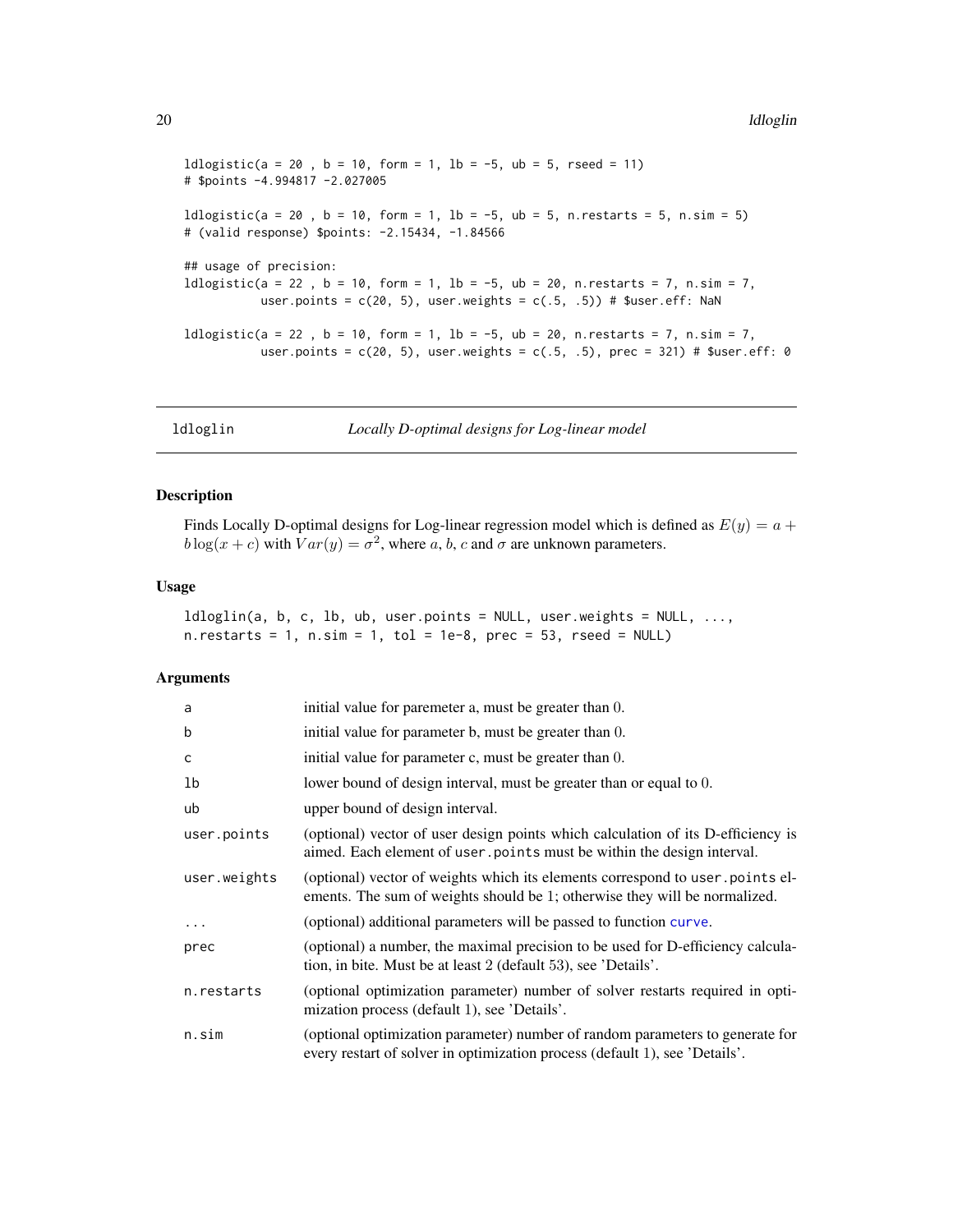#### <span id="page-20-0"></span>ldloglin 21

# Details

While D-efficiency is NaN, an increase in the value of prec can be beneficial to achieve a numeric value, however, can slow down the calculation speed.

Values of n.restarts and n.sim should be chosen according to the length of design interval.

#### Value

plot of derivative function, see 'Note'.

a list containing the following values:

| points    | obtained design points                                                       |
|-----------|------------------------------------------------------------------------------|
| weights   | corresponding weights to the obtained design points                          |
| det.value | value of Fisher information matrix determinant at the obtained design        |
| user.eff  | D-efficeincy of user design, if user, design and user, weights are not NULL. |

#### Note

To verify optimality of obtained design, derivate function (symmetry of Frechet derivative with respect to the x-axis) will be plotted on the design interval. Based on the equivalence theorem (Kiefer, 1974), a design is optimal if and only if its derivative function are equal or less than 0 on the design interval. The equality must be achieved just at the obtained points.

#### Author(s)

Ehsan Masoudi, Majid Sarmad and Hooshang Talebi

# References

Masoudi, E., Sarmad, M. and Talebi, H. 2012, An Almost General Code in R to Find Optimal Design, In Proceedings of the 1st ISM International Statistical Conference 2012, 292-297.

Dette, H., Kiss, C., Bevanda, M. and Bretz, F. (2010), Optimal designs for the emax, log-linear and exponential models. Biometrika, 97 513-518.

Kiefer, J. C. (1974), General equivalence theory for optimum designs (approximate theory). Ann. Statist., 2, 849-879.

#### See Also

[cfisher](#page-5-1), [cfderiv](#page-2-1) and [eff](#page-8-1).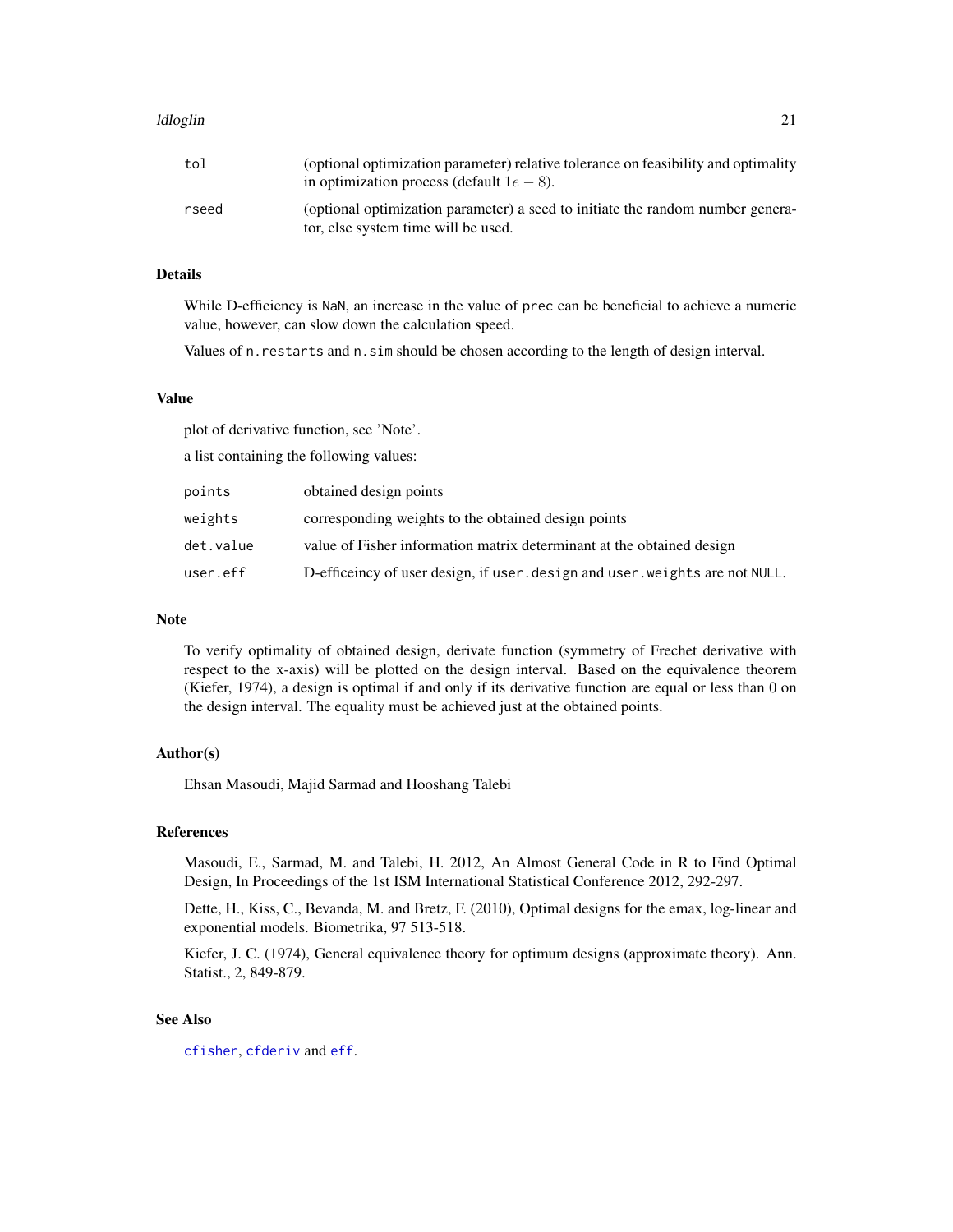#### Examples

```
ldloglin(a= 1, b = 1, c = 3, lb = 0, ub =3)# $points: 0.000000 1.158884 3.000000
## D-effecincy computation:
ldloglin(a = 1, b = 1, c = 3, lb = 0, ub = 3, user points = c(0.18, 0.82, 1.61, 3, 2),user.weights = rep(1, 5)) # $user.eff: 0.68677
```
ldmm *Locally D-optimal designs for Michaelis-Menten model*

#### Description

Finds Locally D-optimal designs for Michaelis-Menten model which is defined as  $E(y) = (ax)/(1 +$ bx) or  $E(y) = (ax)/(b + x)$  or  $E(y) = x/(a + bx)$  with  $Var(y) = \sigma^2$ , where a, b and  $\sigma$  are unknown parameters.

# Usage

ldmm(a, b, form = 1, lb, ub, user.points = NULL, user.weights = NULL,  $\ldots$ , n.restarts = 1, n.sim = 1, tol = 1e-8, prec = 53, rseed = NULL)

| a            | initial value for paremeter $a$ .                                                                                                                            |
|--------------|--------------------------------------------------------------------------------------------------------------------------------------------------------------|
| b            | initial value for paremeter $b$ .                                                                                                                            |
| form         | must be 1 or 2 or 3. If form = 1, then $E(y) = (ax)/(1+bx)$ ; if form = 2,<br>then $E(y) = (ax)/(b + x)$ ; if form = 3 then $E(y) = x/(a + bx)$ .            |
| 1b           | lower bound of design interval, must be greater than or equal to 0.                                                                                          |
| ub           | upper bound of design interval.                                                                                                                              |
| user.points  | (optional) vector of user design points which calculation of its D-efficiency is<br>aimed. Each element of user points must be within the design interval.   |
| user.weights | (optional) vector of weights which its elements correspond to user points el-<br>ements. The sum of weights should be 1; otherwise they will be normalized.  |
| .            | (optional) additional parameters will be passed to function curve.                                                                                           |
| prec         | (optional) a number, the maximal precision to be used for D-efficiency calcula-<br>tion, in bite. Must be at least 2 (default 53), see 'Details'.            |
| n.restarts   | (optional optimization parameter) number of solver restarts required in opti-<br>mization process (default 1), see 'Details'.                                |
| n.sim        | (optional optimization parameter) number of random parameters to generate for<br>every restart of solver in optimization process (default 1), see 'Details'. |
| tol          | (optional optimization parameter) relative tolerance on feasibility and optimality<br>in optimization process (default $1e - 8$ ).                           |
| rseed        | (optional optimization parameter) a seed to initiate the random number genera-<br>tor, else system time will be used.                                        |

<span id="page-21-0"></span>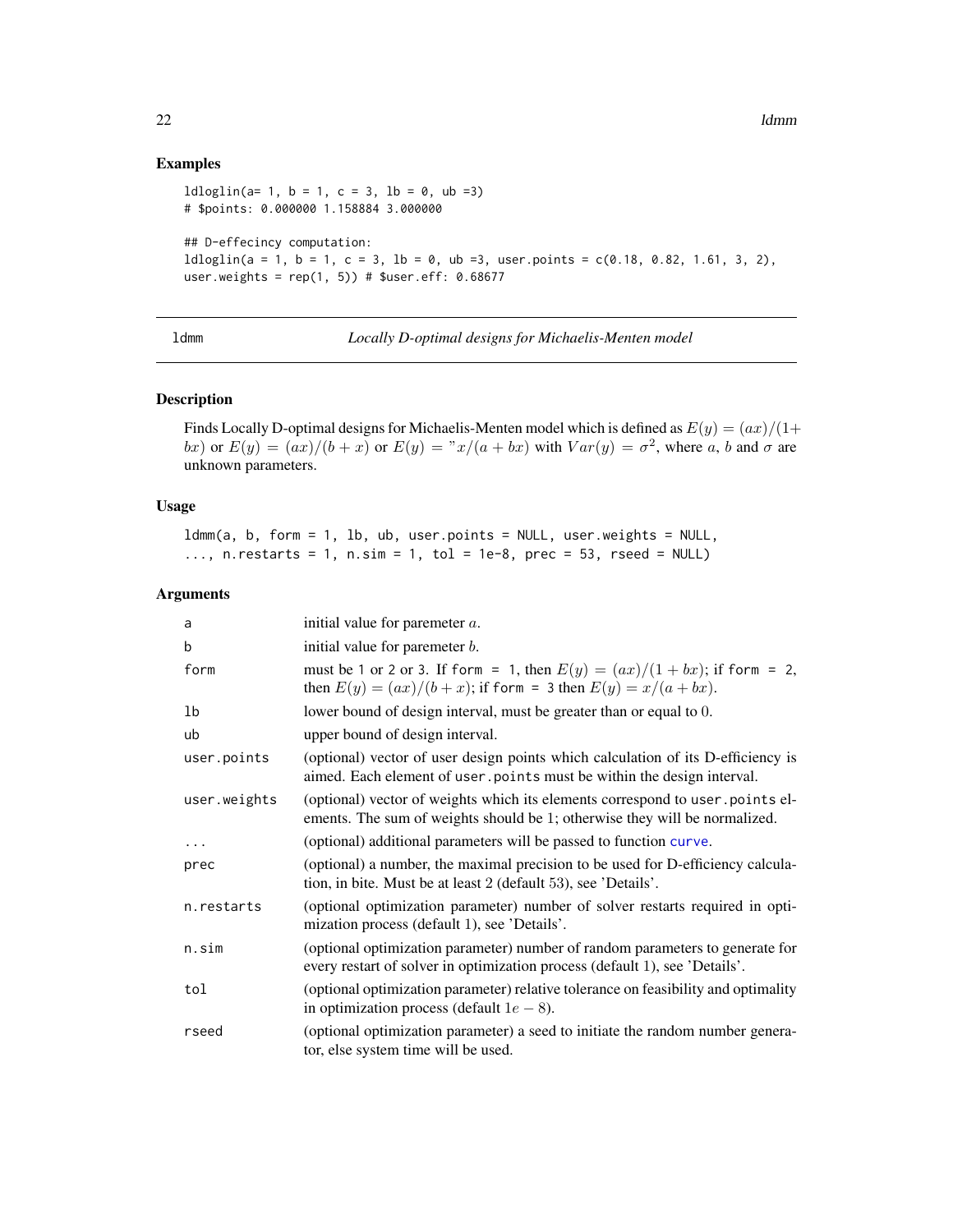#### <span id="page-22-0"></span>ldmm 23

# Details

While D-efficiency is NaN, an increase in prec can be beneficial to achieve a numeric value, however, it can slow down the calculation speed.

Values of n.restarts and n.sim should be chosen according to the length of design interval.

# Value

plot of derivative function, see 'Note'.

a list containing the following values:

| points    | obtained design points                                                     |
|-----------|----------------------------------------------------------------------------|
| weights   | corresponding weights to the obtained design points                        |
| det.value | value of Fisher information matrix determinant at the obtained design      |
| user.eff  | D-efficeincy of user design, if user design and user weights are not NULL. |

#### Note

To verify optimality of obtained design, derivate function (symmetry of Frechet derivative with respect to the x-axis) will be plotted on the design interval. Based on the equivalence theorem (Kiefer, 1974), a design is optimal if and only if its derivative function are equal or less than 0 on the design interval. The equality must be achieved just at the obtained points.

#### Author(s)

Ehsan Masoudi, Majid Sarmad and Hooshang Talebi

#### References

Masoudi, E., Sarmad, M. and Talebi, H. 2012, An Almost General Code in R to Find Optimal Design, In Proceedings of the 1st ISM International Statistical Conference 2012, 292-297.

Dette, H., Melas, V.B., Wong, W.K. (2005). Optimal design for goodness-of-fit of the Michaelis-Menten enzyme kinetic function. Journal of the American Statistical Association, 100:1370-1381.

Kiefer, J. C. (1974), General equivalence theory for optimum designs (approximate theory). Ann. Statist., 2, 849-879.

# See Also

[cfisher](#page-5-1), [cfderiv](#page-2-1) and [eff](#page-8-1).

#### Examples

 $ldmm(a = 1, b = 2, form = 1, lb = 0, ub = 3) # Spoints: 0.375 3.000$  $ldmm(a = 1, b = 2, form = 2, lb = 0, ub = 3) # Spoints: 0.8571428 3.0000000$  $ldmm(a = 1, b = 2, form = 3, lb = 0, ub = 3) # Spoints: 0.375 3.000$ ## D-effecincy computation: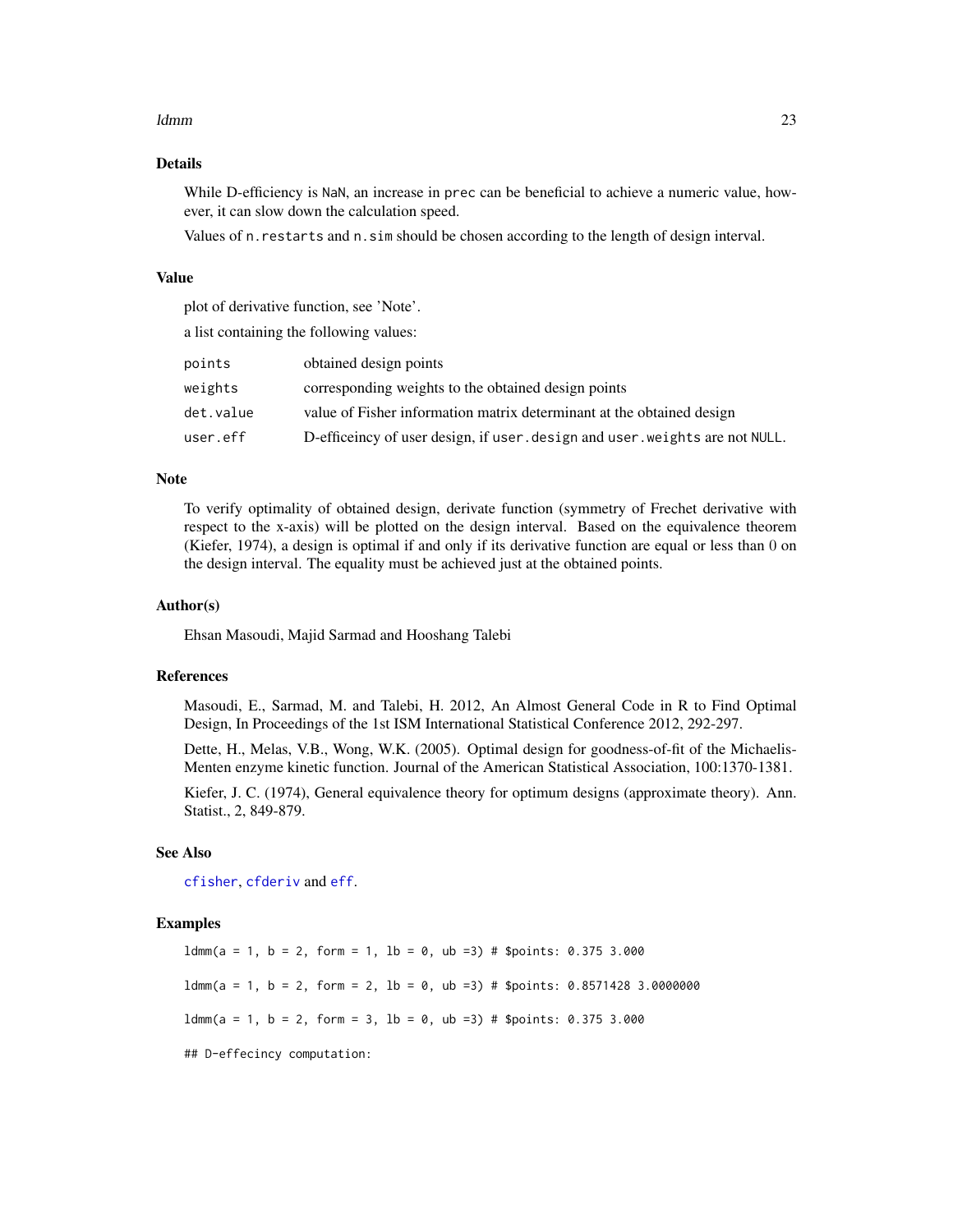$ldmm(a = 1, b = 2, form = 3, lb = 0, ub =3, user points = c(.5, 3, 2),$ user.weights =  $rep(.33, 3))$  # \$user.eff:  $0.83174$ 

ldnbinom *Locally D-optimal designs for Negative Binomial model*

# Description

Finds Locally D-optimal designs for Negative Binomial regression model which is defined as  $E(y) = \lambda(x)$  with  $Var(y) = \sigma^2 \lambda(x) (1 + (\lambda(x)/\theta))$ , where  $y^N \Delta B(\theta, \lambda(x))$ ,  $\lambda(x) = a \exp(-bx)$ and  $a$ ,  $b$  and  $\sigma$  are unknown parameters.

#### Usage

ldnbinom(a, b, theta, lb, ub, user.points = NULL, user.weights = NULL, ..., n. restarts = 1, n. sim = 1, tol = 1e-8, prec = 53, rseed = NULL)

| a            | initial value for paremeter $a$ .                                                                                                                            |
|--------------|--------------------------------------------------------------------------------------------------------------------------------------------------------------|
| b            | initial value for paremeter $b$ .                                                                                                                            |
| theta        | initial value for paremeter $\theta$ which is the number of successes in a sequence of<br>Bernoulli trials, must be a Natural number.                        |
| 1b           | lower bound of design interval.                                                                                                                              |
| ub           | upper bound of design interval.                                                                                                                              |
| user.points  | (optional) vector of user design points which calculation of its D-efficiency is<br>aimed. Each element of user . points must be within the design interval. |
| user.weights | (optional) vector of weights which its elements correspond to user points el-<br>ements. The sum of weights should be 1; otherwise they will be normalized.  |
| $\cdots$     | (optional) additional parameters will be passed to function curve.                                                                                           |
| prec         | (optional) a number, the maximal precision to be used for D-efficiency calcula-<br>tion, in bite. Must be at least 2 (default 53), see 'Details'.            |
| n.restarts   | (optional optimization parameter) number of solver restarts required in opti-<br>mization process (default 1), see 'Details'.                                |
| n.sim        | (optional optimization parameter) number of random parameters to generate for<br>every restart of solver in optimization process (default 1), see 'Details'. |
| tol          | (optional optimization parameter) relative tolerance on feasibility and optimality<br>in optimization process (default $1e - 8$ ).                           |
| rseed        | (optional optimization parameter) a seed to initiate the random number genera-<br>tor, else system time will be used.                                        |

<span id="page-23-0"></span>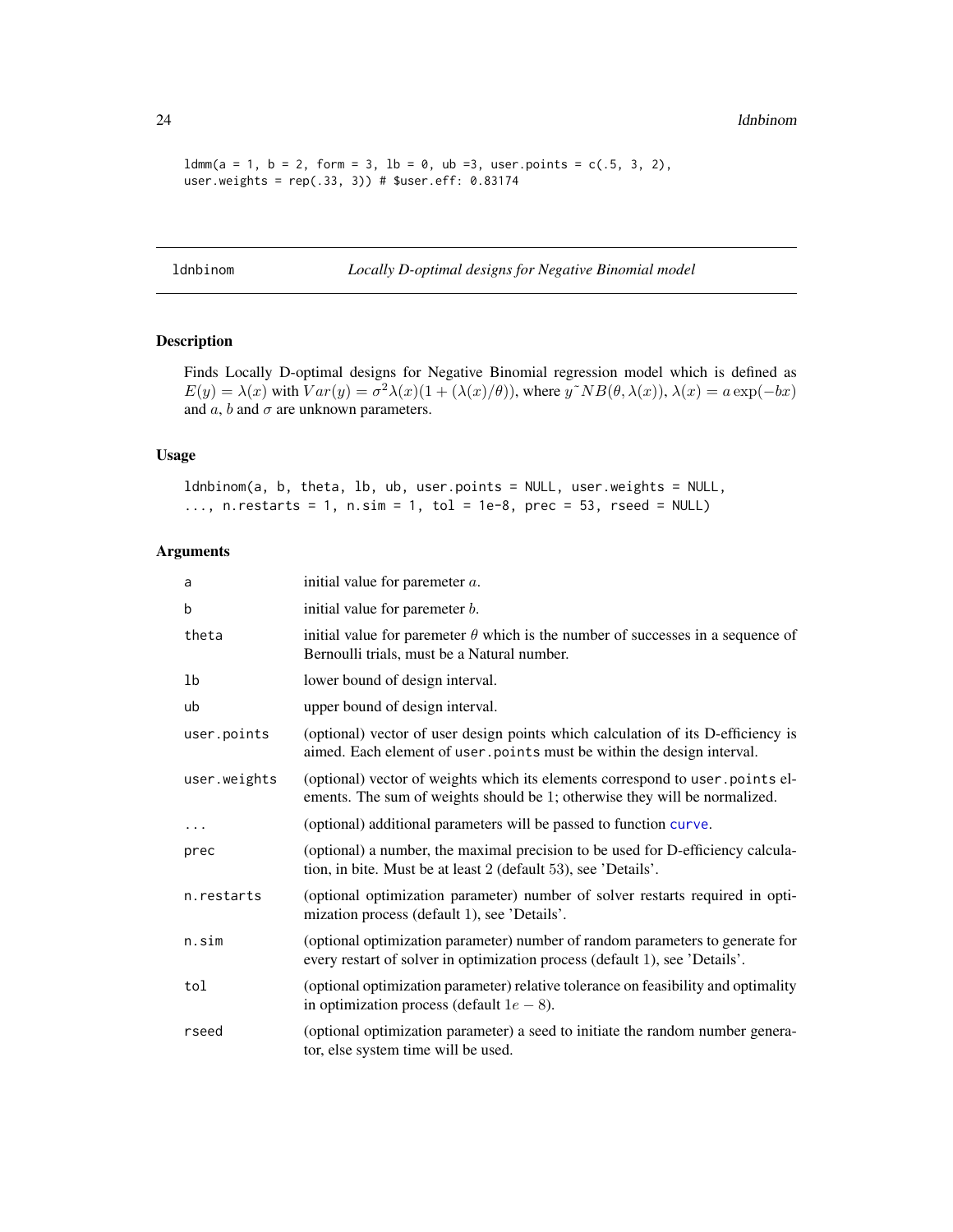#### <span id="page-24-0"></span>ldnbinom 25

#### Details

While D-efficiency is NaN, an increase in the value of prec can be beneficial to achieve a numeric value, however, can slow down the calculation speed.

Values of n.restarts and n.sim should be chosen according to the length of design interval.

#### Value

plot of derivative function, see 'Note'.

a list containing the following values:

| points    | obtained design points                                                       |
|-----------|------------------------------------------------------------------------------|
| weights   | corresponding weights to the obtained design points                          |
| det.value | value of Fisher information matrix determinant at the obtained design        |
| user.eff  | D-efficeincy of user design, if user, design and user, weights are not NULL. |

#### **Note**

To verify optimality of obtained design, derivate function (symmetry of Frechet derivative with respect to the x-axis) will be plotted on the design interval. Based on the equivalence theorem (Kiefer, 1974), a design is optimal if and only if its derivative function are equal or less than 0 on the design interval. The equality must be achieved just at the obtained points.

#### Author(s)

Ehsan Masoudi, Majid Sarmad and Hooshang Talebi

#### References

Masoudi, E., Sarmad, M. and Talebi, H. 2012, An Almost General Code in R to Find Optimal Design, In Proceedings of the 1st ISM International Statistical Conference 2012, 292-297.

Rodriguez-Torreblanca, C. Rodriguez-Diaz, J.M. (2007), Locally D- and c-optimal designs for Poisson and negative binomial regression models, Metrika, 66, 161-172.

Kiefer, J. C. 1974, General equivalence theory for optimum designs (approximate theory), Ann. Statist., 2, 849-879.

# See Also

[cfisher](#page-5-1), [cfderiv](#page-2-1) and [eff](#page-8-1).

# Examples

```
ldnbinom(a = 2, b = 3, theta = 10, lb = -3, ub =3)# $points: -3.0000000 -0.8115872
## D-effecincy computation:
ldnbinom(a = 2, b = 3, theta = 10, lb = -3, ub = 3, user points = c(2, -3),user.weights = rep(.5, 2)) # $user.eff: 0.06099
```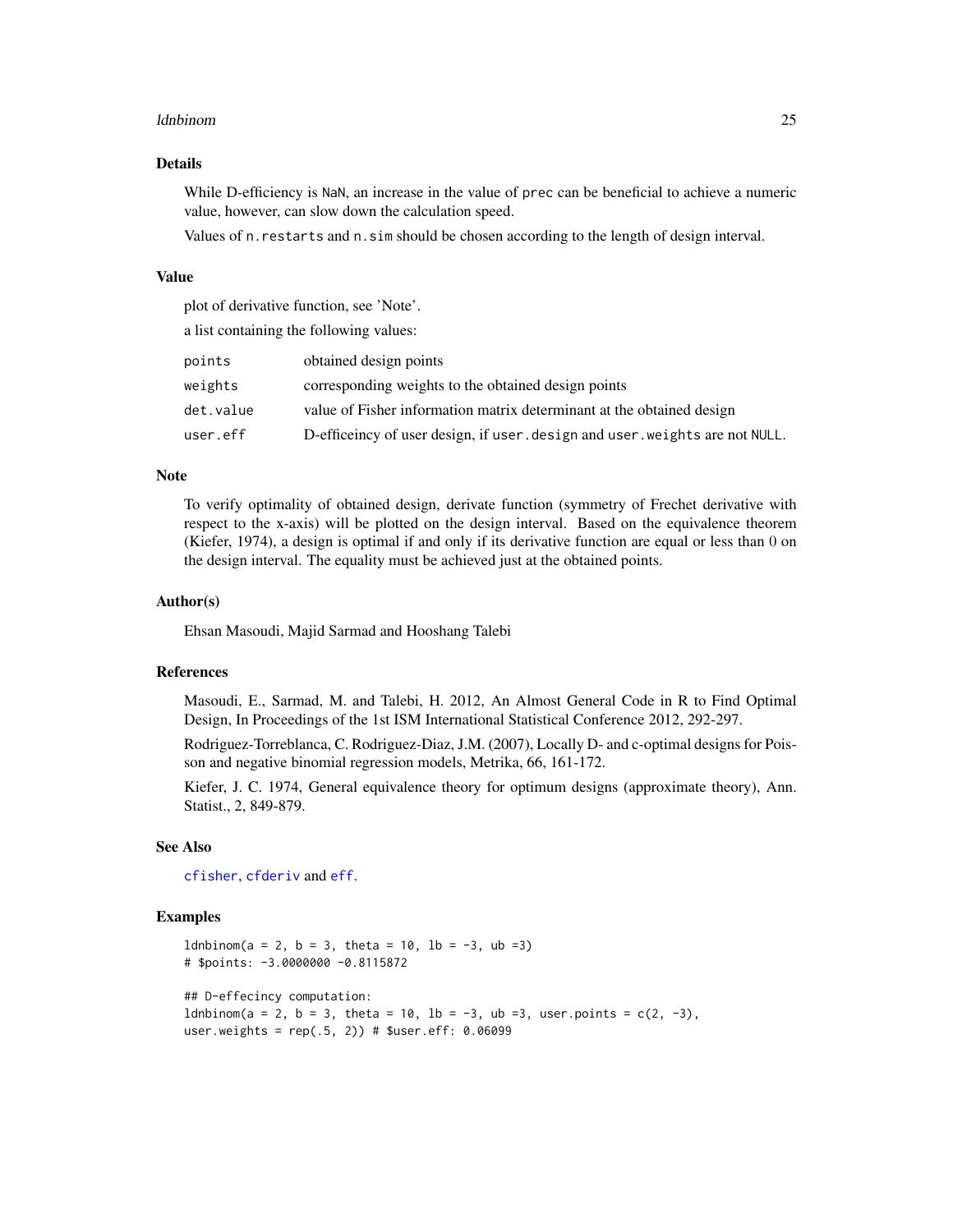<span id="page-25-0"></span>

# Description

Finds Locally D-optimal designs for Poisson and Poisson dose-response models which are defined as  $E(y) = \exp(a + bx)$  and  $E(y) = a \exp(-bx)$  with  $Var(y) = E(y)$ , respectively, where a and b are unknown parameters.

#### Usage

```
ldpoisson(a, b, form = 1, lb, ub, user.points = NULL, user.weights = NULL,
\ldots, n. restarts = 1, n. sim = 1, tol = 1e-8, prec = 53, rseed = NULL)
```
#### Arguments

| a            | initial value for paremeter $a$ .                                                                                                                            |
|--------------|--------------------------------------------------------------------------------------------------------------------------------------------------------------|
| b            | initial value for paremeter <i>b</i> .                                                                                                                       |
| form         | must be 1 or 2. If form = 1, then $E(y) = \exp(a + bx)$ ; if form = 2, then<br>$E(y) = a \exp(-bx).$                                                         |
| 1b           | lower bound of design interval.                                                                                                                              |
| ub           | upper bound of design interval.                                                                                                                              |
| user.points  | (optional) vector of user design points which calculation of its D-efficiency is<br>aimed. Each element of user points must be within the design interval.   |
| user.weights | (optional) vector of weights which its elements correspond to user points el-<br>ements. The sum of weights should be 1; otherwise they will be normalized.  |
| $\cdots$     | (optional) additional parameters will be passed to function curve.                                                                                           |
| prec         | (optional) a number, the maximal precision to be used for D-efficiency calcula-<br>tion, in bite. Must be at least 2 (default 53), see 'Details'.            |
| n.restarts   | (optional optimization parameter) number of solver restarts required in opti-<br>mization process (default 1), see 'Details'.                                |
| n.sim        | (optional optimization parameter) number of random parameters to generate for<br>every restart of solver in optimization process (default 1), see 'Details'. |
| tol          | (optional optimization parameter) relative tolerance on feasibility and optimality<br>in optimization process (default $1e - 8$ ).                           |
| rseed        | (optional optimization parameter) a seed to initiate the random number genera-<br>tor, else system time will be used.                                        |

# Details

While D-efficiency is NaN, an increase in prec can be beneficial to achieve a numeric value, however, it can slow down the calculation speed.

Values of n.restarts and n.sim should be chosen according to the length of design interval.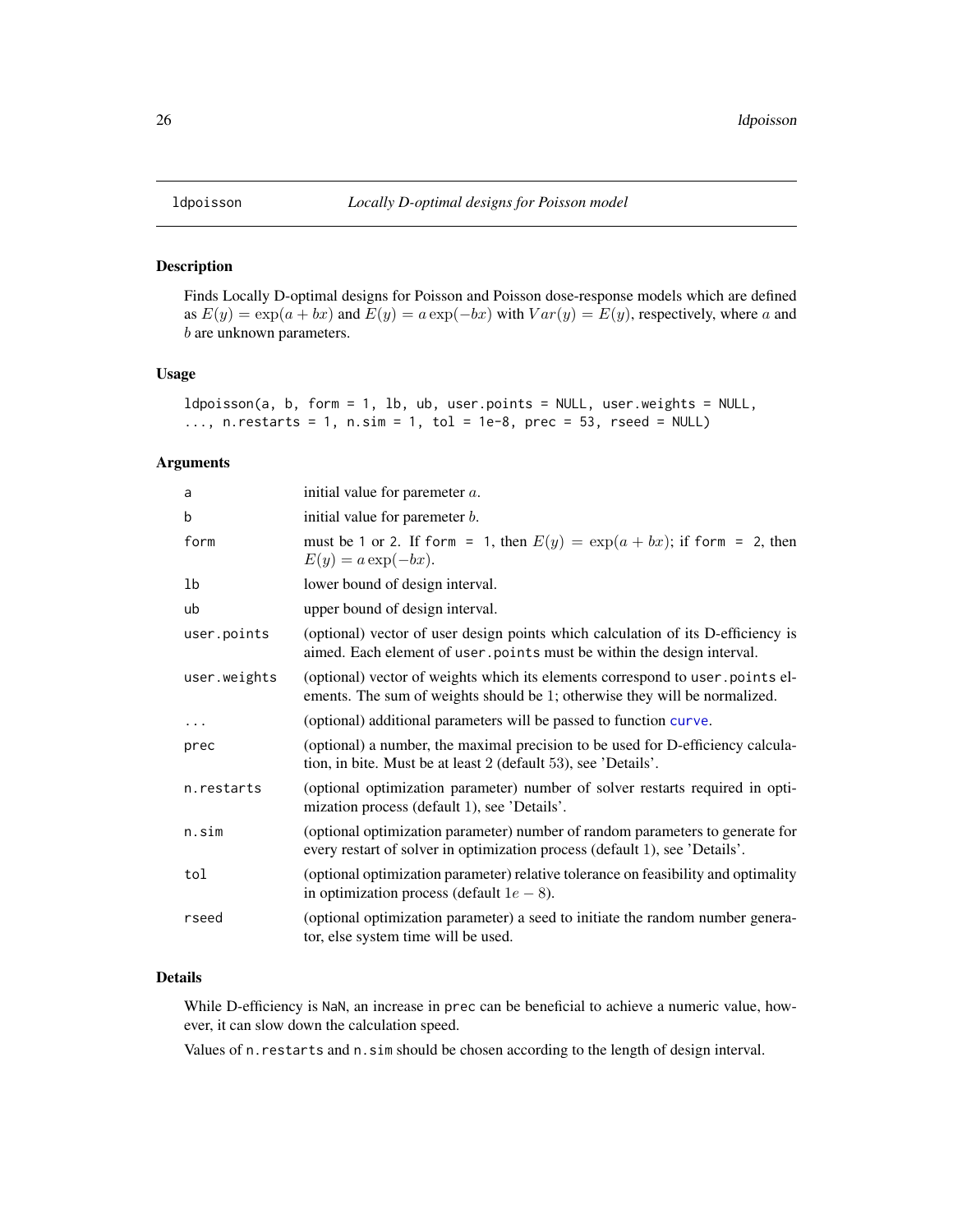#### <span id="page-26-0"></span>ldpoisson 27

#### Value

plot of derivative function, see 'Note'.

a list containing the following values:

| points    | obtained design points                                                       |
|-----------|------------------------------------------------------------------------------|
| weights   | corresponding weights to the obtained design points                          |
| det.value | value of Fisher information matrix determinant at the obtained design        |
| user.eff  | D-efficeincy of user design, if user, design and user, weights are not NULL. |

### **Note**

To verify optimality of obtained design, derivate function (symmetry of Frechet derivative with respect to the x-axis) will be plotted on the design interval. Based on the equivalence theorem (Kiefer, 1974), a design is optimal if and only if its derivative function are equal or less than 0 on the design interval. The equality must be achieved just at the obtained points.

## Author(s)

Ehsan Masoudi, Majid Sarmad and Hooshang Talebi

#### References

Masoudi, E., Sarmad, M. and Talebi, H. 2012, An Almost General Code in R to Find Optimal Design, In Proceedings of the 1st ISM International Statistical Conference 2012, 292-297.

Kiefer, J. C. 1974, General equivalence theory for optimum designs (approximate theory), Ann. Statist., 2, 849-879.

#### See Also

[cfisher](#page-5-1), [cfderiv](#page-2-1) and [eff](#page-8-1).

#### Examples

 $ldpoisson(a = .9, b = .8, form = 1, lb = -5, ub = 5) # Spoints: 2.5 5.0$ ldpoisson(a = .9, b = .8, form = 2, lb = -5, ub = 5) # \$points: -5.0 -2.5 ## D-effecincy computation  $ldpoisson(a = .9, b = .8, lb = -5, ub = 5, user points = c(3, 4),$ user.weights = c(.5, .5)) # \$user.eff: 0.32749 ## usage of n.sim and n.restars # Various responses for different values of rseed  $ldpoisson(a = 22, b = 16, lb = 9, ub = 12, rseed = 12)$ # \$points: 9.208083 11.467731  $ldpoisson(a = 22, b = 16, lb = 9, ub = 12, rseed = 10)$ # \$points: 10.05836 11.80563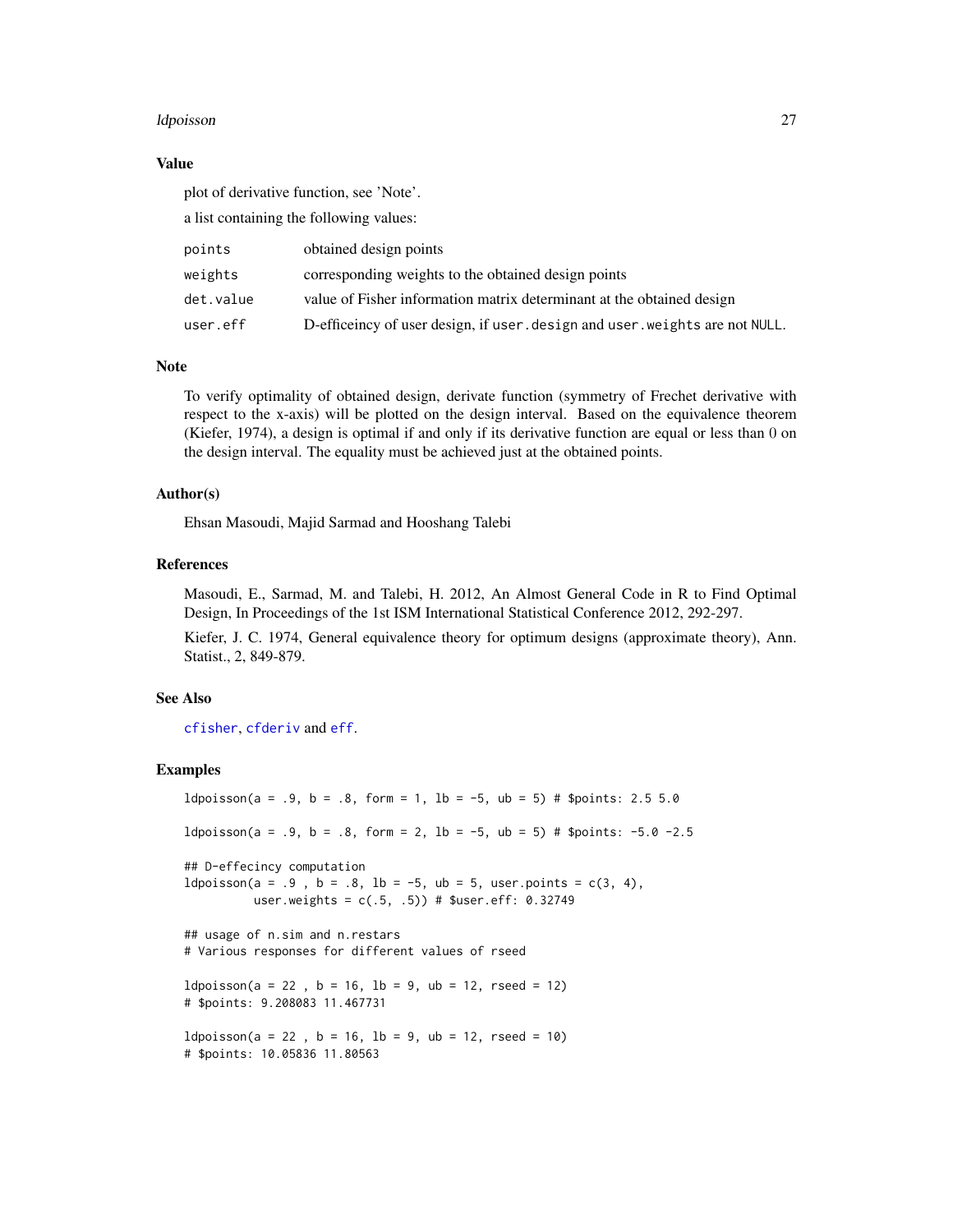```
ldpoisson(a = 22, b = 16, lb = 9, ub = 12, n. restarts = 10, n.sim = 10)# (valid respnse) $points: 11.875, 12.000
```
ldrichards *Locally D-optimal designs for Richards model*

### Description

Finds Locally D-optimal designs for Richards regression model which is defined as  $E(y) = a/(1 +$  $b \exp(-\lambda * x))^h$  with  $Var(y) = \sigma^2$ , where a, b,  $\lambda$ , h and  $\sigma$  are unknown parameters.

#### Usage

ldrichards(a, b, lambda, h, lb, ub, user.points = NULL, user.weights = NULL, ..., n. restarts = 1, n. sim = 1, tol = 1e-8, prec = 53, rseed = NULL)

| a            | initial value for paremeter $a$ .                                                                                                                            |
|--------------|--------------------------------------------------------------------------------------------------------------------------------------------------------------|
| b            | initial value for paremeter <i>b</i> .                                                                                                                       |
| lambda       | initial value for paremeter $\lambda$ .                                                                                                                      |
| h            | initial value for paremeter $h$ .                                                                                                                            |
| 1b           | lower bound of design interval, must be greater than or equal to 0.                                                                                          |
| ub           | upper bound of design interval.                                                                                                                              |
| user.points  | (optional) vector of user design points which calculation of its D-efficiency is<br>aimed. Each element of user . points must be within the design interval. |
| user.weights | (optional) vector of weights which its elements correspond to user.points el-<br>ements. The sum of weights should be 1; otherwise they will be normalized.  |
| $\cdots$     | (optional) additional parameters will be passed to function curve.                                                                                           |
| prec         | (optional) a number, the maximal precision to be used for D-efficiency calcula-<br>tion, in bite. Must be at least 2 (default 53), see 'Details'.            |
| n.restarts   | (optional optimization parameter) number of solver restarts required in opti-<br>mization process (default 1), see 'Details'.                                |
| n.sim        | (optional optimization parameter) number of random parameters to generate for<br>every restart of solver in optimization process (default 1), see 'Details'. |
| tol          | (optional optimization parameter) relative tolerance on feasibility and optimality<br>in optimization process (default $1e - 8$ ).                           |
| rseed        | (optional optimization parameter) a seed to initiate the random number genera-<br>tor, else system time will be used.                                        |

<span id="page-27-0"></span>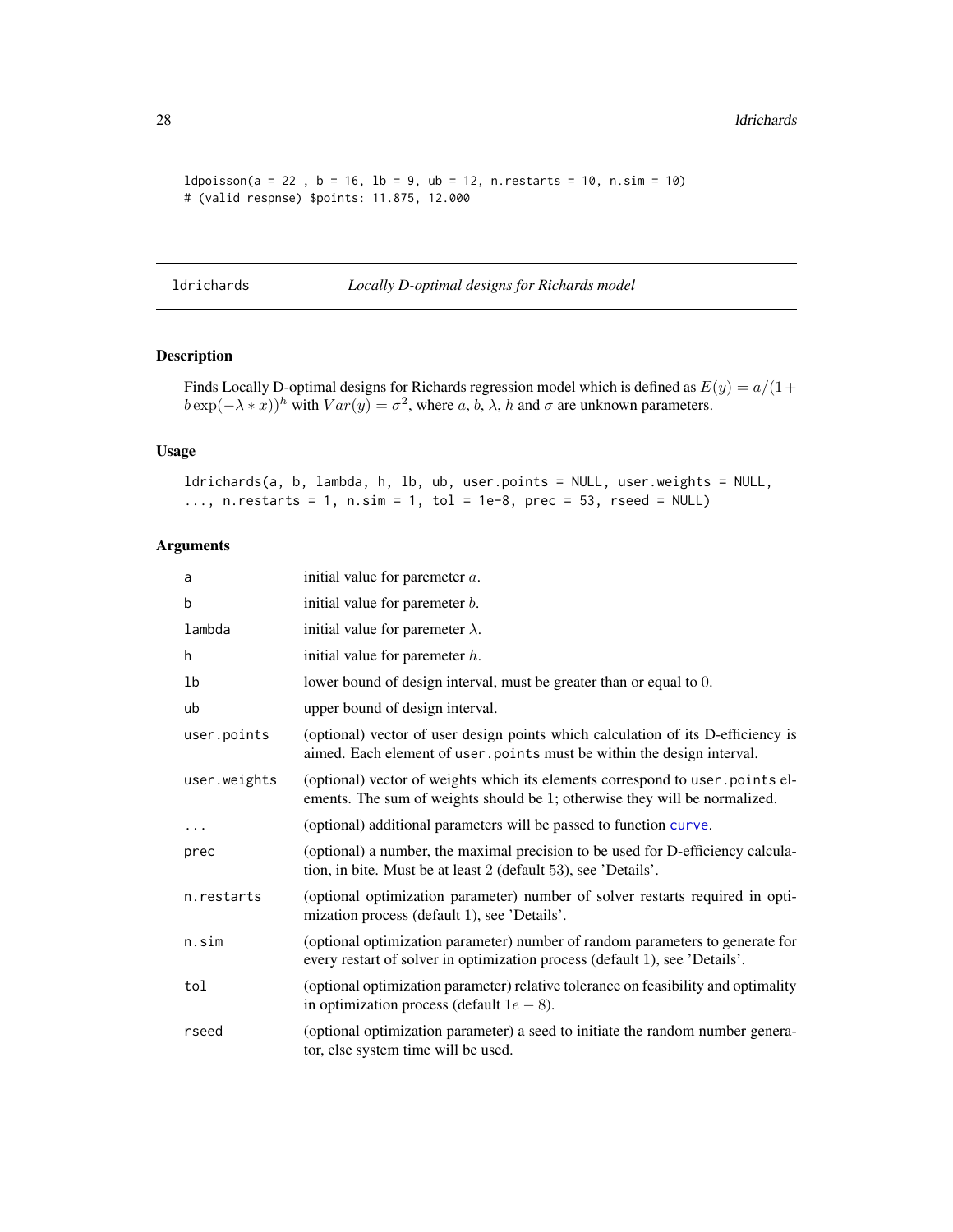#### <span id="page-28-0"></span>ldrichards 29

#### Details

While D-efficiency is NaN, an increase in prec can be beneficial to achieve a numeric value, however, it can slow down the calculation speed.

Values of n.restarts and n.sim should be chosen according to the length of design interval.

# Value

plot of derivative function, see 'Note'.

a list containing the following values:

| points    | obtained design points                                                       |
|-----------|------------------------------------------------------------------------------|
| weights   | corresponding weights to the obtained design points                          |
| det.value | value of Fisher information matrix determinant at the obtained design        |
| user.eff  | D-efficeincy of user design, if user, design and user, weights are not NULL. |

#### Note

To verify optimality of obtained design, derivate function (symmetry of Frechet derivative with respect to the x-axis) will be plotted on the design interval. Based on the equivalence theorem (Kiefer, 1974), a design is optimal if and only if its derivative function are equal or less than 0 on the design interval. The equality must be achieved just at the obtained points.

#### Author(s)

Ehsan Masoudi, Majid Sarmad and Hooshang Talebi

#### References

Masoudi, E., Sarmad, M. and Talebi, H. 2012, An Almost General Code in R to Find Optimal Design, In Proceedings of the 1st ISM International Statistical Conference 2012, 292-297.

Dette, H., Pepelyshev, A. (2008), Efficient Experimental Designs for Sigmoidal Growth Models, Statistical Planning and Inference, 138, 2-17.

Kiefer, J. C. 1974, General equivalence theory for optimum designs (approximate theory), Ann. Statist., 2, 849-879.

# See Also

[cfisher](#page-5-1), [cfderiv](#page-2-1) and [eff](#page-8-1).

#### Examples

```
ldrichards(a = 1, b = 2, lambda = 2, h = 3, lb = 0, ub = 3)
# $points: 0.1805017 0.8296549 1.6139494 3.0000000
## usage of n.sim and n.restars
# Various responses for different values of rseed
```
 $ldrichards(a = 1, b = 4, lambda = 3, h = 6, lb = 0, ub = 19, rseed = 6)$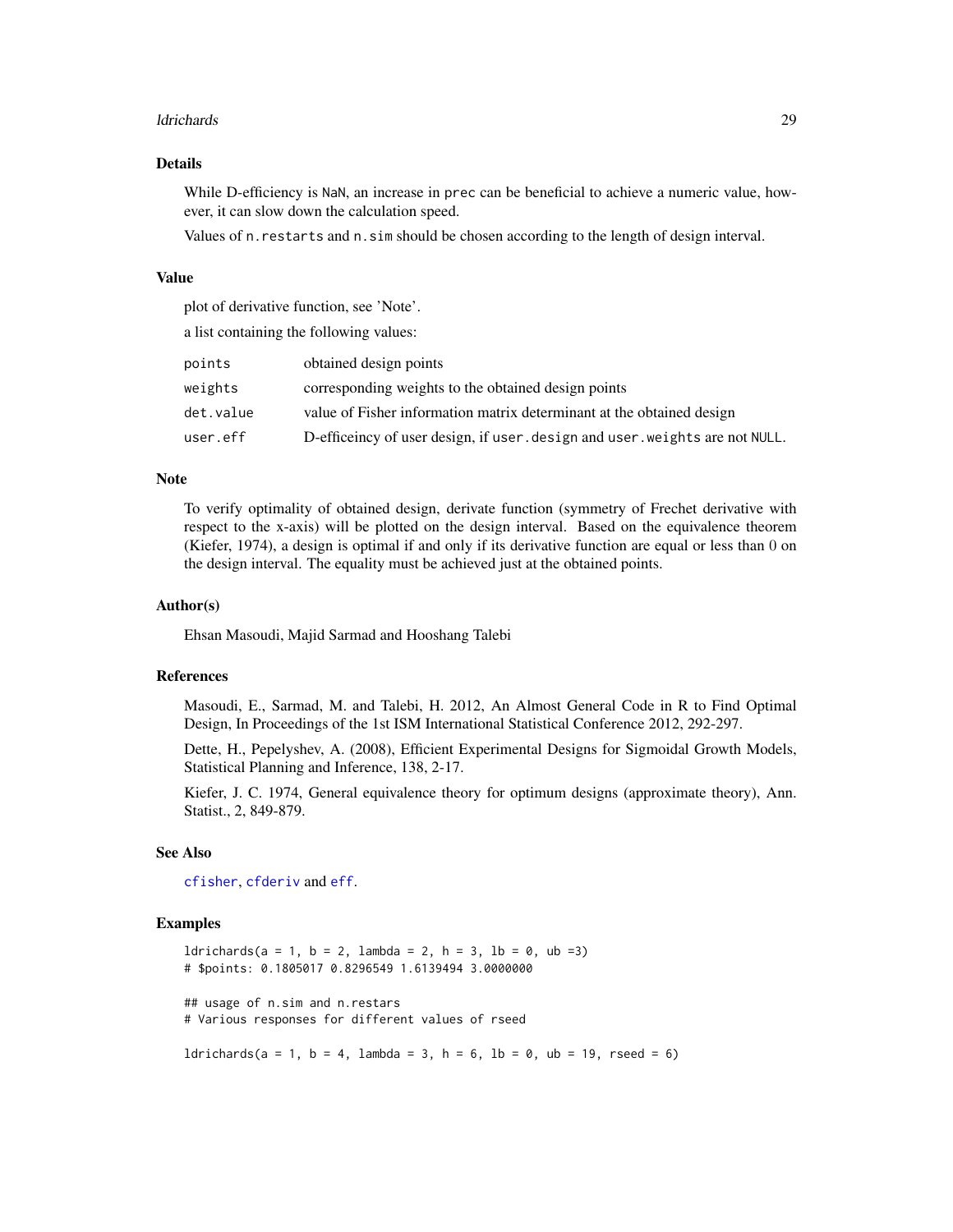```
# $points: 5.022689 11.520735 17.815197 19.000000
ldrichards(a = 1, b = 4, lambda = 3, h = 6, lb = 0, ub = 19, rseed = 7)# $points: 2.198258 7.557164 18.789277 19.000000
ldrichards(a = 1, b = 4, lambda = 3, h = 6, lb = 0, ub = 19, n.sim = 5, n.restarts = 5)
# (valid response) $points: 0.6562008 1.0485843 1.5894946 19.000000
```
ldweibull *Locally D-optimal designs for Weibull model*

#### Description

Finds Locally D-optimal designs for Weibull regression model which is defined as  $E(y) = a$  $b \exp(-\lambda * x^h)$  with  $Var(y) = \sigma^2$ , where a, b,  $\lambda$ , h and  $\sigma$  are unknown parameters.

#### Usage

ldweibull(a, b, lambda, h, lb, ub, user.points = NULL, user.weights = NULL, ..., n. restarts = 1, n. sim = 1, tol = 1e-8, prec = 53, rseed = NULL)

| a            | initial value for paremeter $a$ .                                                                                                                             |
|--------------|---------------------------------------------------------------------------------------------------------------------------------------------------------------|
| b            | initial value for paremeter <i>b</i> .                                                                                                                        |
| lambda       | initial value for paremeter $\lambda$ .                                                                                                                       |
| h            | initial value for paremeter $h$ .                                                                                                                             |
| 1b           | lower bound of design interval, must be greater than 0. Value 0 for lower bound<br>is not allowed, instead of 0 a small value such as $10-10$ can be used.    |
| ub           | upper bound of design interval.                                                                                                                               |
| user.points  | (optional) vector of user design points which calculation of its D-efficiency is<br>aimed. Each element of user . points must be within the design interval.  |
| user.weights | (optional) vector of weights which its elements correspond to user.points el-<br>ements. The sum of weights should be 1; otherwise they will be normalized.   |
| $\ddotsc$    | (optional) additional parameters will be passed to function curve.                                                                                            |
| prec         | (optional) a number, the maximal precision to be used for D-efficiency calcula-<br>tion, in bite. Must be at least 2 (default 53), see 'Details'.             |
| n.restarts   | (optional optimization parameter) number of solver restarts required in opti-<br>mization process (default 1), see 'Details'.                                 |
| n.sim        | (optional optimization parameter) number of random parameters to generator<br>for every restart of solver in optimization process (default 1), see 'Details'. |
| tol          | (optional optimization parameter) relative tolerance on feasibility and optimality<br>in optimization process (default $1e - 8$ ).                            |
| rseed        | (optional optimization parameter) a seed to initiate the random number genera-<br>tor, else system time will be used.                                         |

<span id="page-29-0"></span>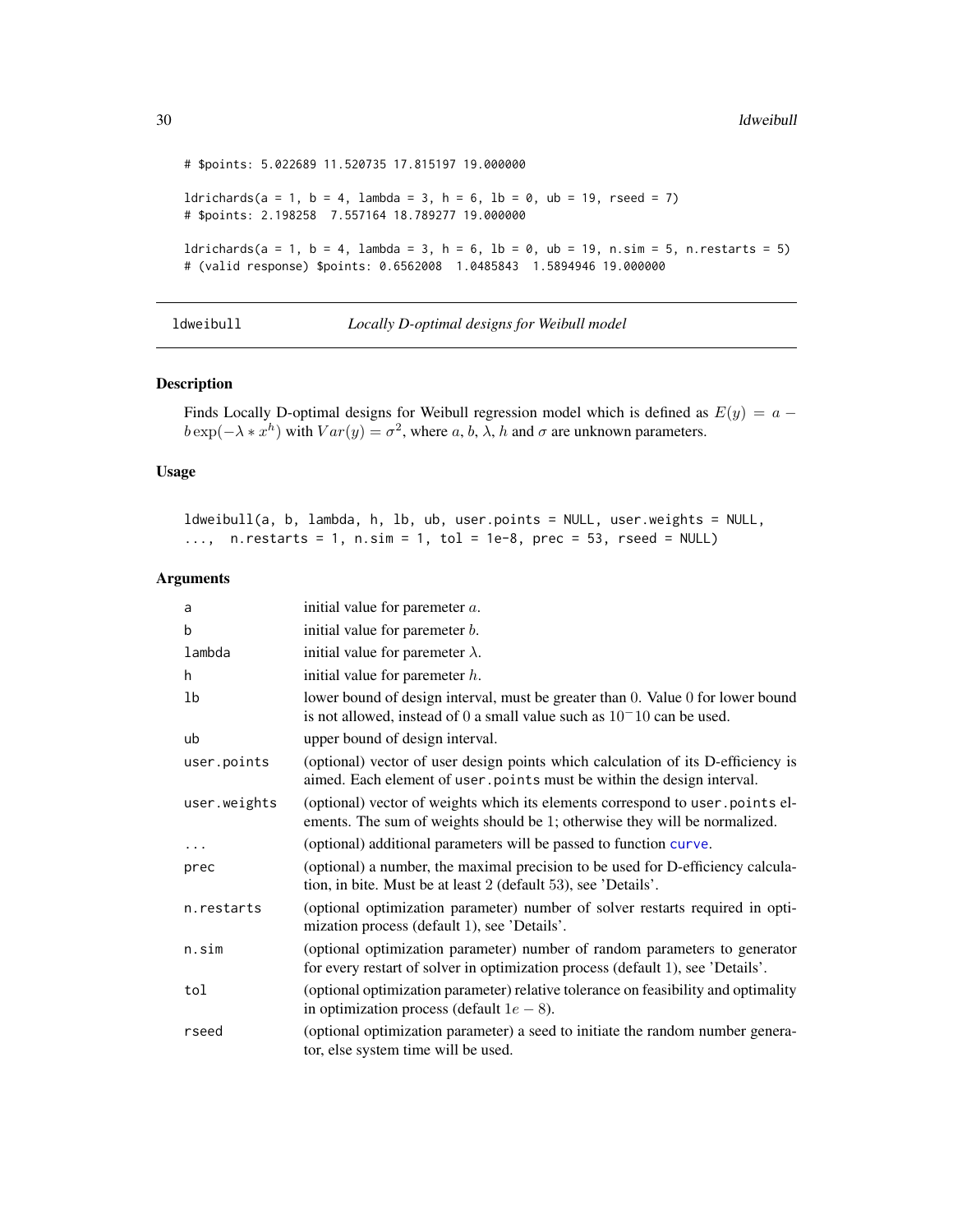#### <span id="page-30-0"></span>ldweibull 31

# Details

While D-efficiency is NaN, an increase in prec can be beneficial to achieve a numeric value, however, it can slow down the calculation speed.

Values of n.restarts and n.sim should be chosen according to the length of design interval.

# Value

plot of derivative function, see 'Note'.

a list containing the following values:

| points    | obtained design points                                                       |
|-----------|------------------------------------------------------------------------------|
| weights   | corresponding weights to the obtained design points                          |
| det.value | value of Fisher information matrix determinant at the obtained design        |
| user.eff  | D-efficeincy of user design, if user, design and user, weights are not NULL. |

#### Note

To verify optimality of obtained design, derivate function (symmetry of Frechet derivative with respect to the x-axis) will be plotted on the design interval. Based on the equivalence theorem (Kiefer, 1974), a design is optimal if and only if its derivative function are equal or less than 0 on the design interval. The equality must be achieved just at the obtained points.

#### Author(s)

Ehsan Masoudi, Majid Sarmad and Hooshang Talebi

#### References

Masoudi, E., Sarmad, M. and Talebi, H. 2012, An Almost General Code in R to Find Optimal Design, In Proceedings of the 1st ISM International Statistical Conference 2012, 292-297.

Dette, H., Pepelyshev, A. (2008), Efficient Experimental Designs for Sigmoidal Growth Models, Statistical Planning and Inference, 138, 2-17.

Kiefer, J. C. 1974, General equivalence theory for optimum designs (approximate theory), Ann. Statist., 2, 849-879.

#### See Also

[cfisher](#page-5-1), [cfderiv](#page-2-1) and [eff](#page-8-1).

#### Examples

 $ldweibull(a = 1, b = 1, lambda = 2, h = 1, lb = 10^ -10, ub =3)$ # \$points: 0.0000000001 0.1713914120 0.8002692550 3.0000000000 ## usage of n.sim and n.restars: # Various responses for different rseed  $ldweibull(a = 1, b = 1, lambda = 3, h = 1, lb = 0.001, ub = 19, rseed = 1)$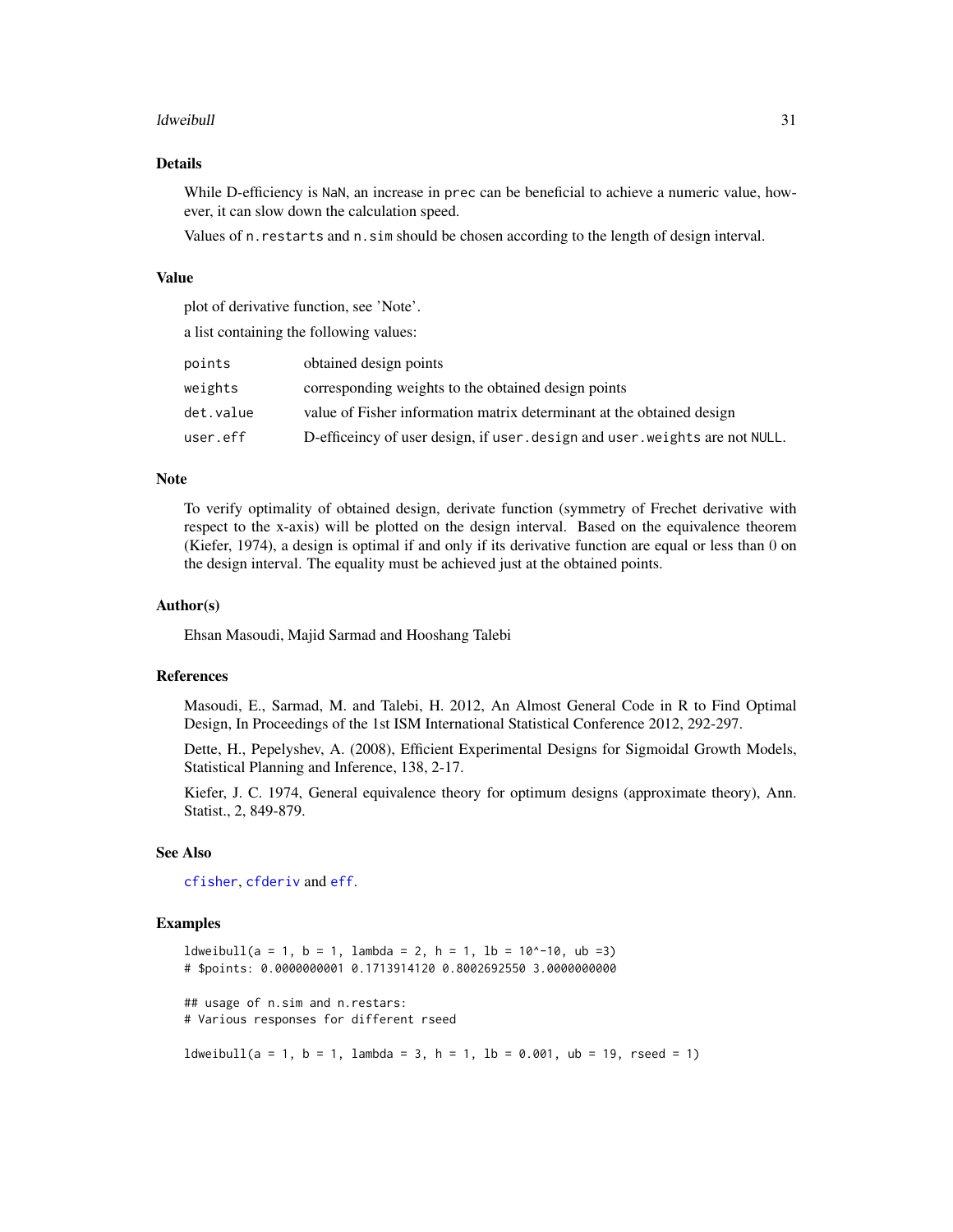# \$points: 0.0010000 0.2991952 5.2428039 19.0000000

 $ldweibull(a = 1, b = 1, lambda = 3, h = 1, lb = 0.001, ub = 19, rseed = 19)$ # \$points: 0.001000 1.217404 3.566328 19.000000

 $ldweibull(a = 1, b = 1, lambda = 3, h = 1, lb = 0.001, ub = 19, n.sim = 10, n. restarts = 10)$ # (valid respone) \$points: 0.0010000, 0.1205858, 0.5544623, 19.0000000